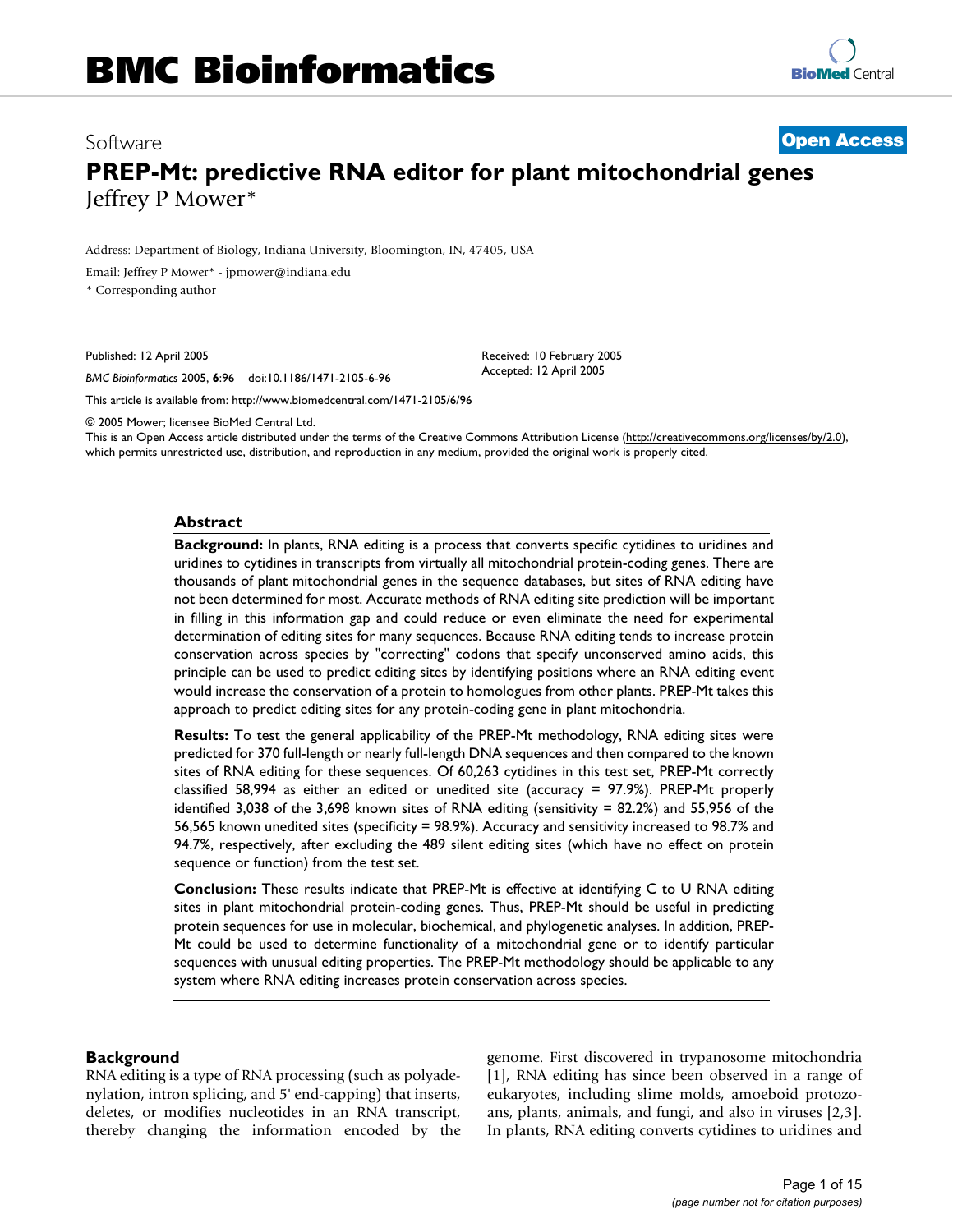uridines to cytidines in mitochondrial and plastid, but not nuclear, transcripts. The frequency and type of conversion in each organelle is highly lineage-specific [4-7]. In angiosperms, for example, approximately 400 editing sites (all C to U) have been found in the 30 to 40 mitochondrial protein-coding genes [8-10], but only about 30 C to U sites were seen across over 100 plastid genes [11- [13](#page-13-0)]. In contrast, both types of conversion are found with high abundance in mitochondrial and plastid transcripts of ferns and hornworts [4-6,14,15].

In all plant lineages, RNA editing most often alters the amino acid sequence encoded by protein-coding genes, but it can occasionally generate new start codons, create or remove stop codons, or cause silent changes that do not affect the protein sequence. RNA editing has also been observed in tRNA genes, untranslated regions, and introns [2], although the frequency of editing in these regions appears to be much lower. One feature observed immediately upon the discovery of RNA editing in plants is that edited transcripts code for proteins that are more conserved across species than proteins predicted from genomic DNA [16-18]. In fact, this tendency for codon "correction" was one of the clues that led to the discovery of RNA editing, since proteins predicted from early plant mitochondrial DNA sequences contained biochemically distinct amino acids at positions that are otherwise conserved throughout eukaryotes [16-18]. These initial observations have been repeatedly confirmed in almost all subsequent studies of editing in plants, with the most notable exceptions occurring in pseudogenes [19-21], which presumably have no selective constraints on their editing sites.

Because of the changes induced by RNA editing, the protein sequences encoded by mature mitochondrial transcripts are often quite different from what is encoded by the genomic DNA. In order to correctly analyze plant mitochondrial sequences in phylogenetic, molecular, or biochemical studies, RNA editing information must be known. Experimental determination, via direct comparison of the RNA transcript sequence and genomic DNA sequence, is the *de facto* standard for identification of sites of RNA editing. Given that these experimental analyses take time and cost money, however, two general approaches have been used to predict sites of RNA editing. The first relies on the possibility that the sequence context of an edited site contains information that signals the editing machinery or associated specificity factors. Indeed, experimental analyses of the surrounding sequence context indicate that nucleotides upstream and downstream are important in specifying sites of editing [22,23]. Furthermore, over 90% of editing sites have a pyrimidine at the adjacent upstream nucleotide [8,24]. Unfortunately, attempts at identifying consensus motifs beyond this one important nucleotide have met with little success [8,24,25]. The second predictive approach exploits the tendency of RNA editing to increase protein conservation across diverse taxa. Because of this "correcting" nature of RNA editing, it is possible to scan a protein sequence alignment for unconserved amino acids. Very often, when these unconserved amino acids have the potential to be corrected by RNA editing, they are actually edited. This approach has been shown to be very successful in predicting sites of RNA editing for several genes [6,25,26], and has also been used to infer the absence of RNA editing in the entire mitochondrial genomes of *Marchantia polymorpha*, a complex thalloid liverwort, and the green algae *Chara vulgaris* and *Chaetosphaeridium globosum* [27-29]. Limited experimental evidence has so far corroborated the lack of editing in these lineages [4-6,30].

In order to test the generality of the second predictive approach for any plant mitochondrial protein-coding gene, the PREP-Mt program was designed to predict editing sites using protein sequence comparisons and the correcting nature of RNA editing. Because the test results indicate that PREP-Mt is both fast and accurate, an online tool was also developed [31]. This resource should be useful now since editing sites have been experimentally determined for only a small percentage of plant mitochondrial genes available in the sequence databases, and it will become increasingly useful as more mitochondrial genomes get sequenced in the near future. PREP-Mt may also be effective in discriminating between functional genes and pseudogenes, as well as in elucidating mechanisms of RNA editing by exposing examples of genes that do not conform to the normal editing patterns in plant mitochondria.

#### **Implementation**

#### *Construction of the Aligned Sequence Database*

395 full-length or nearly full-length plant mitochondrial protein-coding genes, for which RNA editing sites have been experimentally determined or from organisms (*Marchantia*, *Chara*, and *Chaetosphaeridium*) inferred to lack RNA editing capability, were collected from Genbank. Gene sequences were extracted from each file and then edited according to Genbank annotations or literature sources. The edited gene sequences were translated into proteins according to the standard genetic code. Homologous proteins were aligned using ClustalW version 1.81 [32] and manually adjusted when necessary. The Aligned Sequence Database (ASD) consisted of these protein sequence alignments (see additional files 1, 2, 3, 4, 5, 6, 7, 8, 9, 10, 11, 12, 13, 14, 15, 16, 17, 18, 19, 20, 21, 22, 23, 24, 25, 26, 27, 28, 29, 30, 31, 32, 33, 34, 35, 36, 37, 38, 39, 40, 41, 42 for alignments).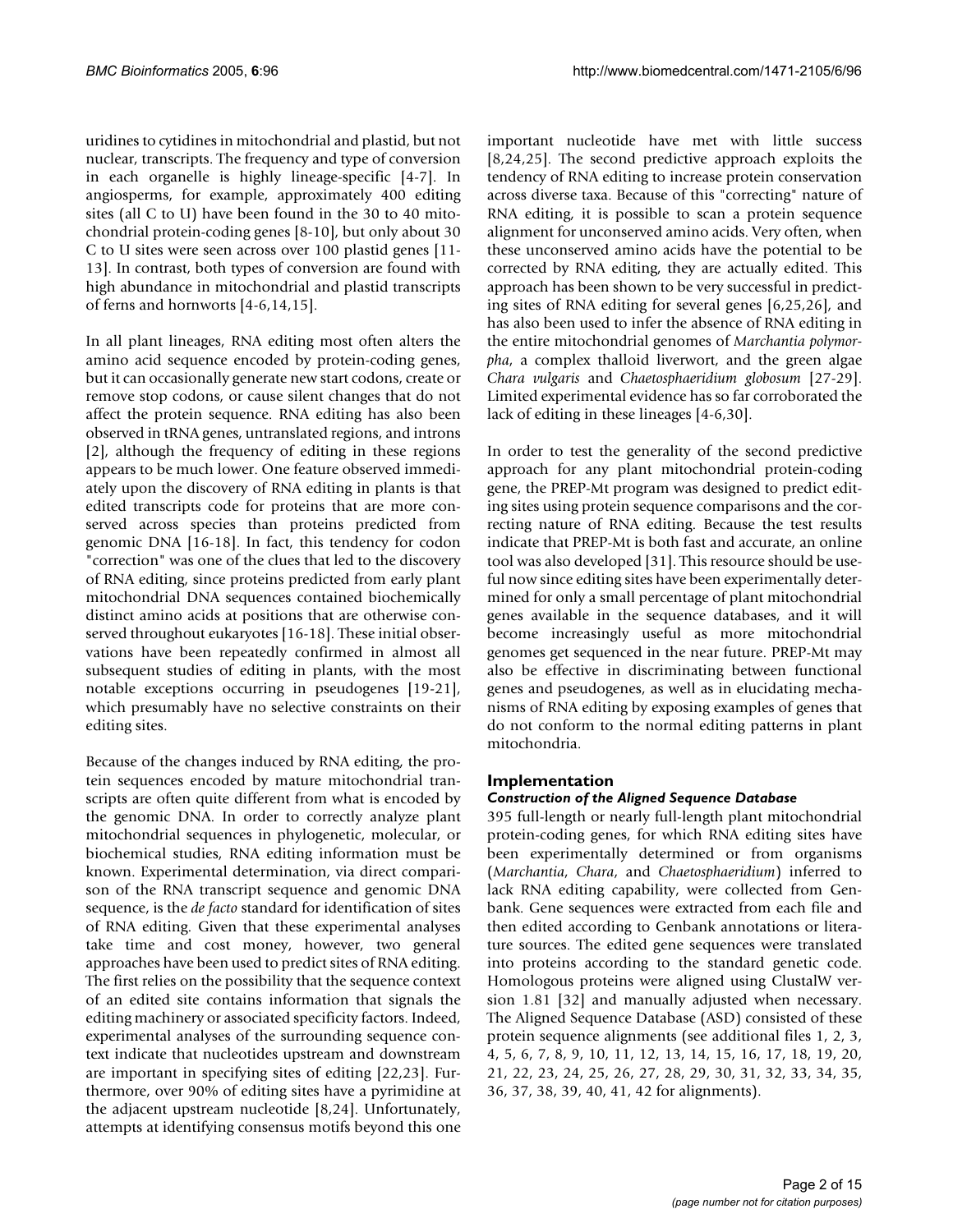In some cases, editing site annotations in the Genbank files were associated with nucleotides that were not a cytidine. These incorrect annotations were usually the result of obvious human errors and were corrected by referring to the literature sources prior to inclusion in the database. In addition, nine sequences from *Marchantia* (*atp4, atp8, ccmFc-A, ccmFc-B, ccmFn, rpl2, rps1, rps3, rps4*), eight from *Chara* (*atp4, atp8, ccmF, rpl2, rpl5, rps1, rps3, rps4*), and seven from *Chaetosphaeridium* (*atp4, atp8, rpl2, rpl5, rps1, rps3, rps4*) aligned poorly to the other ASD sequences. Because the PREP-Mt program relies on accurate alignments to determine RNA editing sites, these divergent proteins were not included. For the same reason, nonhomologous 5' and 3' extensions present in some mitochondrial proteins (e.g., *atp6* and *rps2*) were trimmed from the alignments. After removal of the divergent sequences, 371 sequences remained in the final alignments, spanning all 42 known protein-coding genes variably present in land plant mitochondria [33]. There were 8.8 sequences in each alignment on average, with the actual numbers ranging from 22 sequences for *nad3* to only a single *Marchantia* sequence for *rps8*.

#### *Algorithm for RNA editing site prediction*

Given a protein-coding DNA sequence and its gene identity, PREP-Mt predicts sites of C to U RNA editing [31]. The input sequence is translated using the standard genetic code and then aligned to the homologous ASD alignment with ClustalW using default parameters and the quicktree option. Next, for each column in the protein alignment, the corresponding codon from the input DNA sequence is examined to determine whether editing is possible. If the codon contains one or more cytidines, then the set of all possible unedited and edited states for that codon is determined. For example, if the input DNA sequence contained the codon "CCG", then the set of possible states in the RNA transcript would be "CCG" (not edited), "UCG" (edited at first position), "CUG" (edited at second position), and "UUG" (edited at first and second position). The amino acid, *i*, encoded by each of the possible codon states is compared to the amino acid, *j*, from all *N* database sequences. The score for each state, *Si* , is then defined by the equation

$$
S_i = \frac{1}{N} \sum_{\text{all } j} M_{ij} \tag{1}
$$

where the match parameter,  $M_{ii'}$  is determined by

$$
M_{ij} = \begin{cases} 1 & i \text{ and } j \text{ are the same} \\ 0 & i \text{ and } j \text{ are different} \end{cases} \tag{2}
$$

Thus, the score for each possible state is a value that ranges from 0 to 1 and is simply the percentage of matches to the amino acids in the ASD sequences for that column. The



#### **Figure 1**

**Score calculation and prediction of RNA editing**. The hypothetical alignment shows an input sequence aligned to three homologues from the Aligned Sequence Database. The predicted state is boxed. Column 1 shows a case where RNA editing is not possible. Column 2 presents a case where the editing state is more strongly supported. Column 3 demonstrates the various rules placed on the algorithm. The CUG is taken as the correct state because it requires fewer edits than UUG and is edited at the second position, whereas UCG is edited at the first position.

state with the highest score is reported as the predicted state. In case of a tie, the state that requires the fewest number of edits is chosen as the predicted state, since the vast majority of cytidines in plant mitochondrial genes are not actually edited. Based on this rule, silent editing sites are always disfavored because, by definition, they do not affect the encoded amino acid and would therefore always tie a state that had fewer editing sites. If a tie occurs between states that require an equal number of edits, the state that is edited at the second codon position is chosen as the predicted state, since approximately 50% of all editing sites in plants occur at the second position [8,24]. An example of the scoring scheme is presented in Figure 1.

As an additional requirement, a cutoff value, *C*, can be enforced. If a cutoff value is specified, *Si* for an edited state must be greater than or equal to *C* in order to be reported as the predicted state. Thus, PREP-Mt would predict an unedited state for a particular codon if  $S_i$  for the edited state is less than *C*, even if the edited state has a higher *Si* than the unedited state. *C* must be a value ranging from 0 to 1.

#### *PREP-Mt performance analyses*

To evaluate the predictive performance of PREP-Mt, each sequence in the ASD was used as a test case. First, the protein sequence of the test case was removed from the ASD so that it would not be tested against itself. Then, the fulllength protein-coding region for the test case was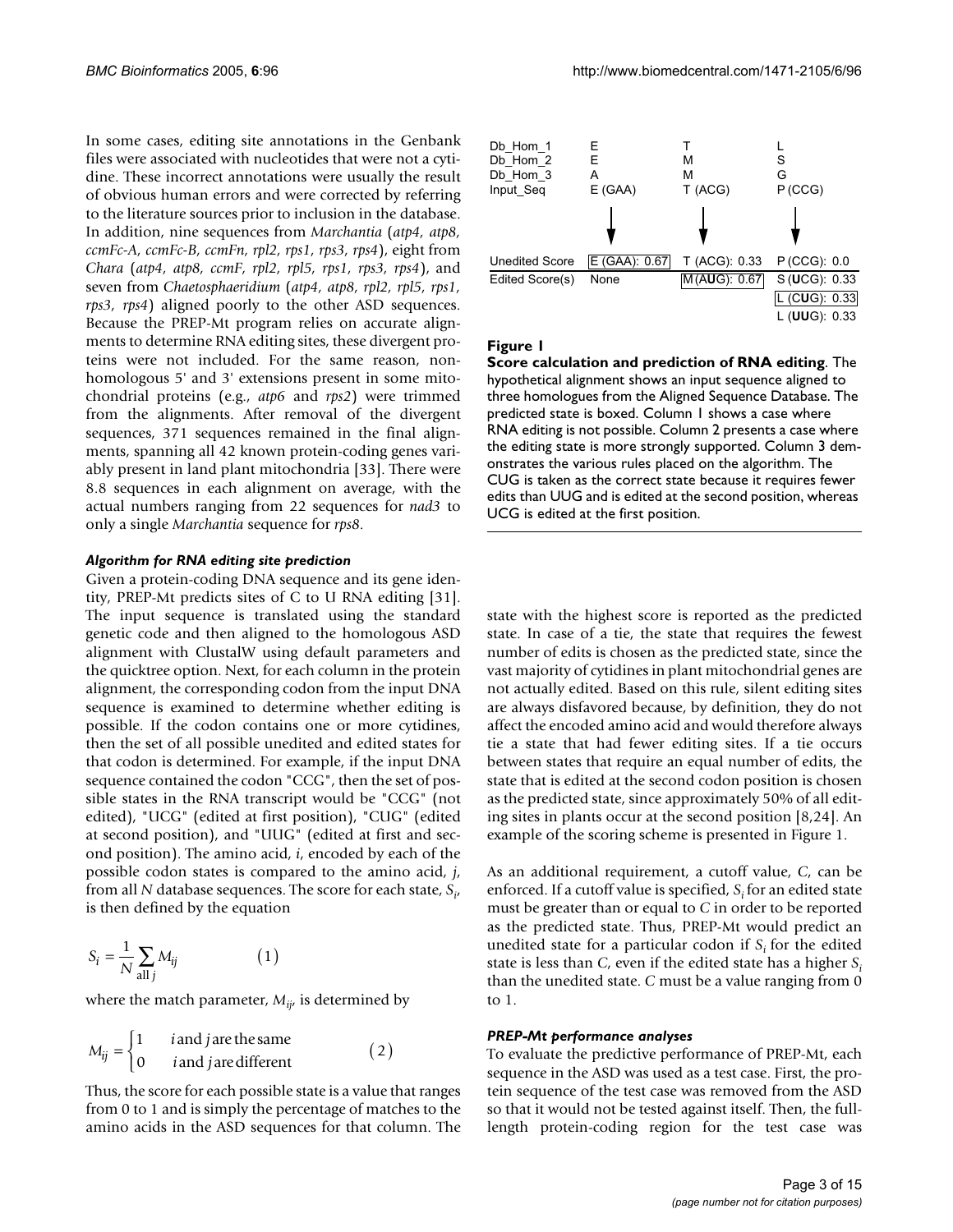collected from its Genbank file and this unedited DNA sequence was used as input into PREP-Mt. Sites of RNA editing predicted by PREP-Mt were scored as either correct (*TP*, true positive) or incorrect (*FP*, false positive) based on comparison to the known edited sites. Similarly, sites predicted to remain unedited were scored as either correct (*TN*, true negative) or incorrect (*FN*, false negative) after comparison to the known unedited sites. This process was repeated for each sequence in the ASD, except for the single *rps8* sequence which could not be tested because there were no other *rps8* sequences to test against. Using the above classification, several statistical measures of predictive performance were calculated:

$$
Sensitivity = \frac{TP}{TP + FN}
$$
 (3)

$$
Specificity = \frac{TN}{TN + FP}
$$
 (4)

$$
Accuracy = \frac{TP + TN}{TP + TN + FP + FN}
$$
 (5)

Because the number of known edited sites was proportionately much lower than the number of known unedited sites, the accuracy value was highly dependent on the specificity value. To determine the expected accuracy if the number of known edited and unedited sites were in equal proportion, a balanced accuracy statistic was also calculated according to the formula

Balanced Accuracy = 
$$
\frac{Sensitivity + Specificity}{2}
$$
 (6)

Finally, to evaluate the effect of the cutoff value on the predictive performance of PREP-Mt, the performance analysis described above was rerun with *C* values ranging from 0.1 to 1.0 at all increments of 0.1.

### **Results**

#### *Classification of known editing sites*

There were 60,263 cytidines present in the 370 tested protein-coding sequences (the single *rps8* gene could not be tested because there were no *rps8* homologues to test against). For sequences from the complete mitochondrial genomes of *Marchantia*, *Chara*, and *Chaetosphaeridium*, RNA editing capability was assumed to be absent, as indicated by predictive and experimental analyses [4-6,27- 30]. For the remaining sequences, sites of RNA editing had been determined experimentally and were reported in the Genbank files and/or the literature. Based on these sources, 3,698 (6.1%) of the cytidines were classified as known sites of RNA editing, while the remaining 56,565 (93.9%) were classified as known unedited cytidines.

#### *PREP-Mt performance analyses*

PREP-Mt was used to predict editing sites for all 370 sequences in the test set. PREP-Mt's predictive performance was measured by comparing the predicted state of each cytidine to its known state (Tables [1](#page-4-0) and [2](#page-5-0)). Of the 3,698 known edited sites, PREP-Mt correctly identified 3,038 (*TP*) as edited sites and incorrectly predicted 660 (*FN*) as unedited sites (sensitivity = 82.2%). PREP-Mt also correctly identified 55,956 (*TN*) out of the 56,565 known unedited sites, while incorrectly predicting 609 (*FP*) to be edited (specificity = 98.9%). Altogether, PREP-Mt correctly classified 58,994 of the 60,263 cytidines in the test sequences as either an edited or unedited position (accuracy =  $97.9\%$ , balanced accuracy =  $90.5\%$ ). Of the 660 false negatives, 489 occurred at first or third codon positions that did not change the amino acid encoded by the codon. Excluding these silent editing positions, which have no effect on protein sequence or function, sensitivity increased to 94.7%, accuracy increased to 98.7%, and balanced accuracy increased to 96.8%. Specificity was unaffected by the silent site adjustment. The speed of prediction was also very fast. For each of the 370 tested sequences, editing site prediction took less than one second on a 3.2 GHz Pentium IV computer running RedHat Linux 9 with 1 GB of RAM (data not shown).

To evaluate the predictive performance of PREP-Mt in more detail, the performance results were subdivided by gene (Table [1\)](#page-4-0) and by genus (Table [2\)](#page-5-0). After doing so, it was apparent that specificity remained very high for all treatments, never falling below 95% for any gene or genus. Accuracy was also consistently high, with only a single case lower than 90%. In contrast, sensitivity was dependent on the gene or genus analyzed. In particular, several genes (*sdh3*, *sdh4*, *atp8*, *rpl2*, *rps1*, *rps3*, and *rps19*) and genera (*Gymnocladus*, *Nicotiana*, *Oxalis*, *Podophyllum*, and *Secale*) exhibited low sensitivity scores. In some cases, the poor sensitivity scores were due to the fact that a large portion of the known edited sites were at silent positions and therefore could not be predicted by PREP-Mt. Calculating sensitivity after excluding the silent edited sites helped to alleviate many of these low scores, and in general greatly increased sensitivity scores for most genes and genera. In addition, low sensitivity may be the result of the small sample sizes found for most of the poorly performing examples, if by chance the small set of genes or genera sampled does not conform to the normal editing patterns of plant mitochondrial genes. In this regard, it is interesting to note that the editing data for *Gymnocladus*, *Oxalis*, and *Podophyllum* came from *sdh3* and *sdh4*. It is possible that the low sensitivities seen for *Gymnocladus*, *Oxalis*, and *Podophyllum* were the result of sampling from these poorly performing genes, or, conversely, that the low scores for *sdh3* and *sdh4* were due to the inclusion of these poorly performing genera.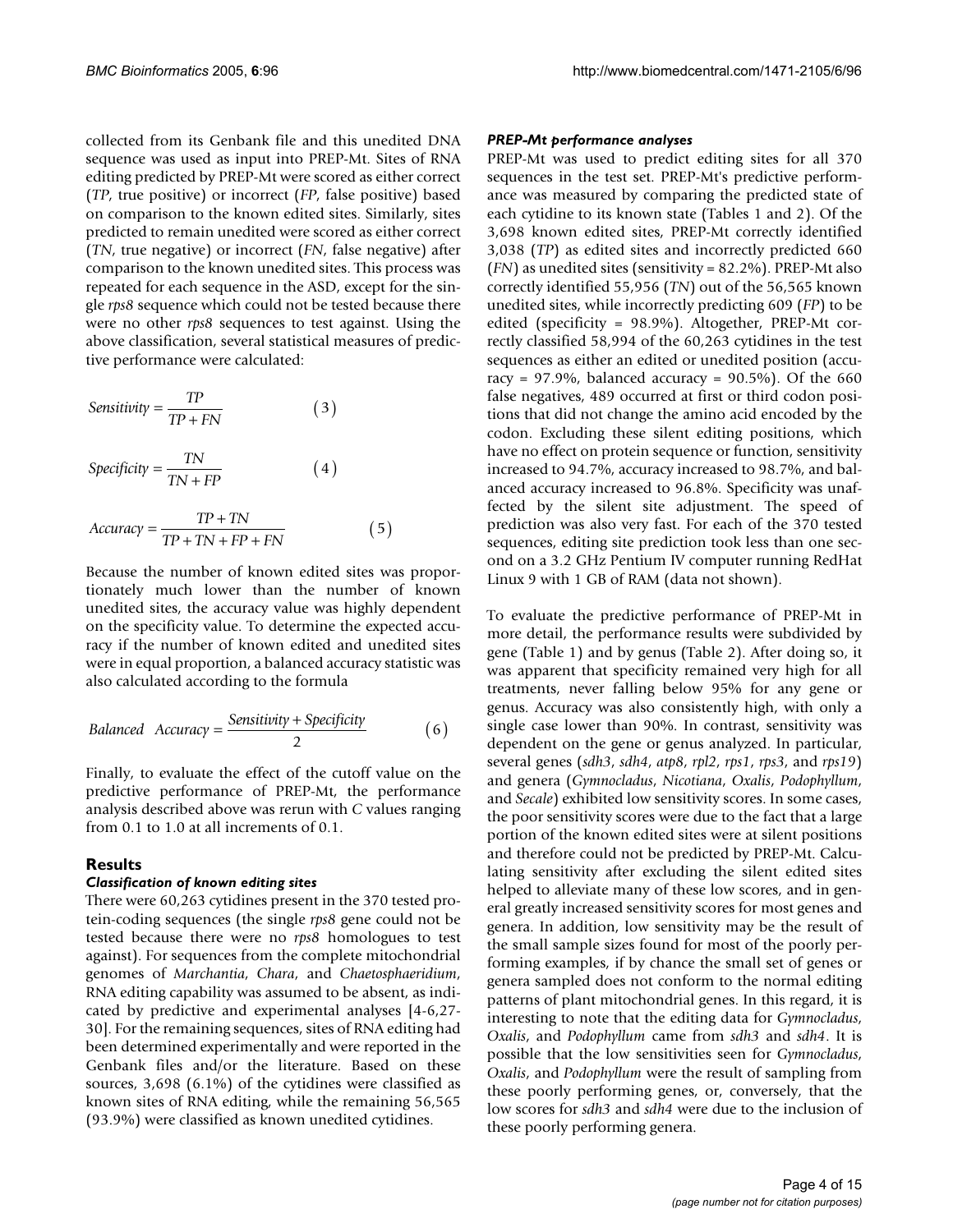| Gene                    | No. of<br>Species | <b>TP</b>       | <b>TN</b> | <b>FP</b>                                                      | <b>FN</b> | Specificity | Sensitivity   | Accuracy      | Balanced<br>Accuracy |
|-------------------------|-------------------|-----------------|-----------|----------------------------------------------------------------|-----------|-------------|---------------|---------------|----------------------|
| Complex I               |                   |                 |           |                                                                |           |             |               |               |                      |
| nadl                    | $\overline{10}$   | 135             | 1632      | 4                                                              | 33(2)     | 99. I       | 80.4 (98.5)   | 97.4 (99.1)   | 89.8 (98.8)          |
| nad2                    | 9                 | 140             | 2337      | 22                                                             | 42 (9)    | 99. I       | 76.9 (94.0)   | 97.5 (98.8)   | 88.0 (96.5)          |
| nad3                    | 22                | 274             | $1217$    | 8                                                              | 47(4)     | 99.3        | 85.4 (98.6)   | 96.4 (99.2)   | 92.4 (99.0)          |
| nad4                    | 9                 | 133             | 2358      | 9                                                              | 12(1)     | 99.2        | 91.7(99.3)    | 98.8 (99.2)   | 95.5 (99.2)          |
| nad4L                   | 8                 | 49              | 303       | 5                                                              | 0(0)      | 98.4        | 100.0(100.0)  | 98.6 (98.6)   | 99.2 (99.2)          |
| nad5                    | $\overline{10}$   | 122             | 3647      | 29                                                             | 10(4)     | 99.2        | 92.4 (96.8)   | 99.0 (99.1)   | 95.8 (98.0)          |
| nad6                    | $\overline{10}$   | 70              | 995       | 16                                                             | 15(3)     | 98.4        | 82.4 (95.9)   | 97.2 (98.2)   | 90.4 (97.2)          |
| nad7                    | 8                 | 117             | 1655      | 5                                                              | 22(1)     | 99.7        | 84.2 (99.2)   | 98.5 (99.7)   | 91.9 (99.4)          |
| nad9                    | 12                | 75              | 1236      | 7                                                              | 5(3)      | 99.4        | 93.8 (96.2)   | 99.1 (99.2)   | 96.6 (97.8)          |
| Complex II              |                   |                 |           |                                                                |           |             |               |               |                      |
| sdh3                    | 7                 | 6               | 391       | 12                                                             | 11(2)     | 97.0        | 35.3 (75.0)   | 94.5 (96.6)   | 66.2 (86.0)          |
| sdh4                    | 8                 | $\overline{10}$ | 361       | 4                                                              | 16(3)     | 96.3        | 38.5 (76.9)   | 92.5 (95.6)   | 67.4 (86.6)          |
| Complex III             |                   |                 |           |                                                                |           |             |               |               |                      |
| cob                     | 13                | 117             | 2834      | 19                                                             | 25(8)     | 99.3        | 82.4 (93.6)   | 98.5 (99.1)   | 90.9 (96.5)          |
| Complex IV              |                   |                 |           |                                                                |           |             |               |               |                      |
| cox l                   | 9                 | 38              | 2936      | 7                                                              | 7(5)      | 99.8        | 84.4 (88.4)   | 99.5 (99.6)   | 92.1 (94.1)          |
| cox2                    | 9                 | 193             | 2644      | 22                                                             | 33(11)    | 99.2        | 85.4 (94.6)   | 98.1 (98.9)   | 92.3 (96.9)          |
| $\cos 3$                | 12                | 80              | 1793      | 21                                                             | 11(2)     | 98.8        | 87.9 (97.6)   | 98.3 (98.8)   | 93.4 (98.2)          |
| Complex V               |                   |                 |           |                                                                |           |             |               |               |                      |
| atp l                   | $\overline{10}$   | 21              | 2926      | $\overline{10}$                                                | 8(1)      | 99.7        | 72.4 (95.5)   | 99.4 (99.6)   | 86.0 (97.6)          |
| atp4                    | 7                 | 51              | 730       | 21                                                             | 18(8)     | 97.2        | 73.9 (86.4)   | 95.2 (96.4)   | 85.6 (91.8)          |
| atp6                    | 12                | 88              | 1893      | П                                                              | 10(2)     | 99.4        | 89.8 (97.8)   | 99.0 (99.3)   | 94.6 (98.6)          |
| atp8                    | 8                 | 16              | 757       | 10                                                             | 10(2)     | 98.7        | 61.5(88.9)    | 97.5 (98.5)   | 80.1 (93.8)          |
| atp9                    | 9                 | 91              | 792       | $\mathbf{I}$                                                   | 17(0)     | 99.9        | 84.3 (100.0)  | 98.0 (99.9)   | 92.1 (99.9)          |
| Cytochrome c biogenesis |                   |                 |           |                                                                |           |             |               |               |                      |
| ccmB                    | 9                 | 216             | 1013      | 14                                                             | 63(6)     | 98.6        | 77.4 (97.3)   | 94.1 (98.4)   | 88.0 (98.0)          |
| ccmC                    | 9                 | 187             | $1212$    | 24                                                             | 26(1)     | 98.I        | 87.8 (99.5)   | 96.5 (98.2)   | 92.9 (98.8)          |
| ccmFc                   | 6                 | 84              | 1631      | 23                                                             | 30(10)    | 98.6        | 73.7 (89.4)   | 97.0 (98.1)   | 86.1 (94.0)          |
| ccmFn                   | 6                 | 155             | 2249      | 39                                                             | 38(21)    | 98.3        | 80.3 (88.1)   | 96.9 (97.6)   | 89.3 (93.2)          |
| Ribosomal proteins      |                   |                 |           |                                                                |           |             |               |               |                      |
| rpl2                    | 4                 | $\overline{2}$  | 1057      | 4                                                              | 6(4)      | 98.7        | 25.0(33.3)    | 98.1 (98.3)   | 61.8(66.0)           |
| rp15                    | 9                 | 45              | 919       | 4                                                              | 5(3)      | 98.5        | 90.0          | 98.1 (98.3)   | 94.2 (96.1)          |
| rpl6                    | 3                 | 0               | 138       | 3                                                              | 0(0)      | 97.9        |               | 97.9 (97.9)   |                      |
| rpI16                   | 9                 | 33              | 692       | 6                                                              | 13(2)     | 99. I       | 71.7 (94.3)   | 97.4 (98.9)   | 85.4 (96.7)          |
| rpsl                    | 3                 | $\overline{2}$  | 295       | 4                                                              | 5(5)      | 98.7        | 28.6 (28.6)   | 97.1 (97.1)   | 63.6 (63.6)          |
| rps2                    | 7                 | 25              | 1489      | 15                                                             | 7(5)      | 99.0        | 78.1 (83.3)   | 98.6 (98.7)   | 88.6 (91.2)          |
| rps3                    | 7                 | 54              | 2183      | 9                                                              | 33(11)    | 99. I       | 62.1(83.1)    | 97.7 (98.7)   | 80.6(91.1)           |
| rps4                    | 6                 | 83              | 1116      | $22\,$                                                         | 18(6)     | 98. I       | 82.2 (93.3)   | 96.8 (97.7)   | 90.1 (95.7)          |
| rps7                    | 8                 | 6               | 664       | 9                                                              | 2(1)      | 97.2        | 75.0 (85.7)   | 97.0 (97.1)   | 86.1 (91.5)          |
| rps10                   | 5                 | 8               | 266       | 9                                                              | 0(0)      | 96.7        | 100.0 (100.0) | 96.8 (96.8)   | 98.4 (98.4)          |
| rps I I                 | 3                 | 0               | 222       | $\mathbf{I}$                                                   | 0(0)      | 99.6        |               | 99.6 (99.6)   |                      |
| rps 12                  | 17                | 87              | 1142      | 13                                                             | 5(1)      | 98.9        | 94.6 (98.9)   | 98.6 (98.9)   | 96.7 (98.9)          |
| rps13                   | $\overline{10}$   | 34              | 554       | 8                                                              | 5(2)      | 98.6        | 87.2 (94.4)   | 97.8 (98.3)   | 92.9 (96.5)          |
| rps14                   | 5                 | 2               | 239       | 7                                                              | 0(0)      | 97.2        | 100.0(100.0)  | (97.2) (97.2) | 98.6 (98.6)          |
| rps19                   | 6                 | 16              | 242       | $\mathsf{H}% _{T}=\mathsf{H}_{T}\left( \mathcal{M}_{T}\right)$ |           | 95.7        | 64.0 (84.2)   | 92.8 (94.9)   | 79.8 (89.9)          |
| Other                   |                   |                 |           |                                                                | 9(3)      |             |               |               |                      |
| matR                    | 8                 | 73              | 4109      | 30                                                             | 20(7)     | 99.3        | 78.5 (91.3)   | 98.8 (99.1)   | 88.9 (95.3)          |
| $m$ tt $B$              | 8                 | 100             | 1087      | 41                                                             | 23(12)    | 96.4        | 81.3 (89.3)   | 94.9 (95.7)   | 88.8 (92.8)          |
|                         |                   |                 |           |                                                                |           |             |               |               |                      |
| Overall                 | 370               | 3,038           | 55,956    | 609                                                            | 660 (171) | 98.9        | 82.2 (94.7)   | 97.9 (98.7)   | 90.5 (96.8)          |

#### <span id="page-4-0"></span>**Table 1: PREP-Mt performance results subdivided by gene**

Values after exclusion of silent editing sites are shown in parentheses. In some cases (marked with a '-'), sensitivity and balanced accuracy could not be calculated because there were no known edited sites (i.e., TP + FN = 0).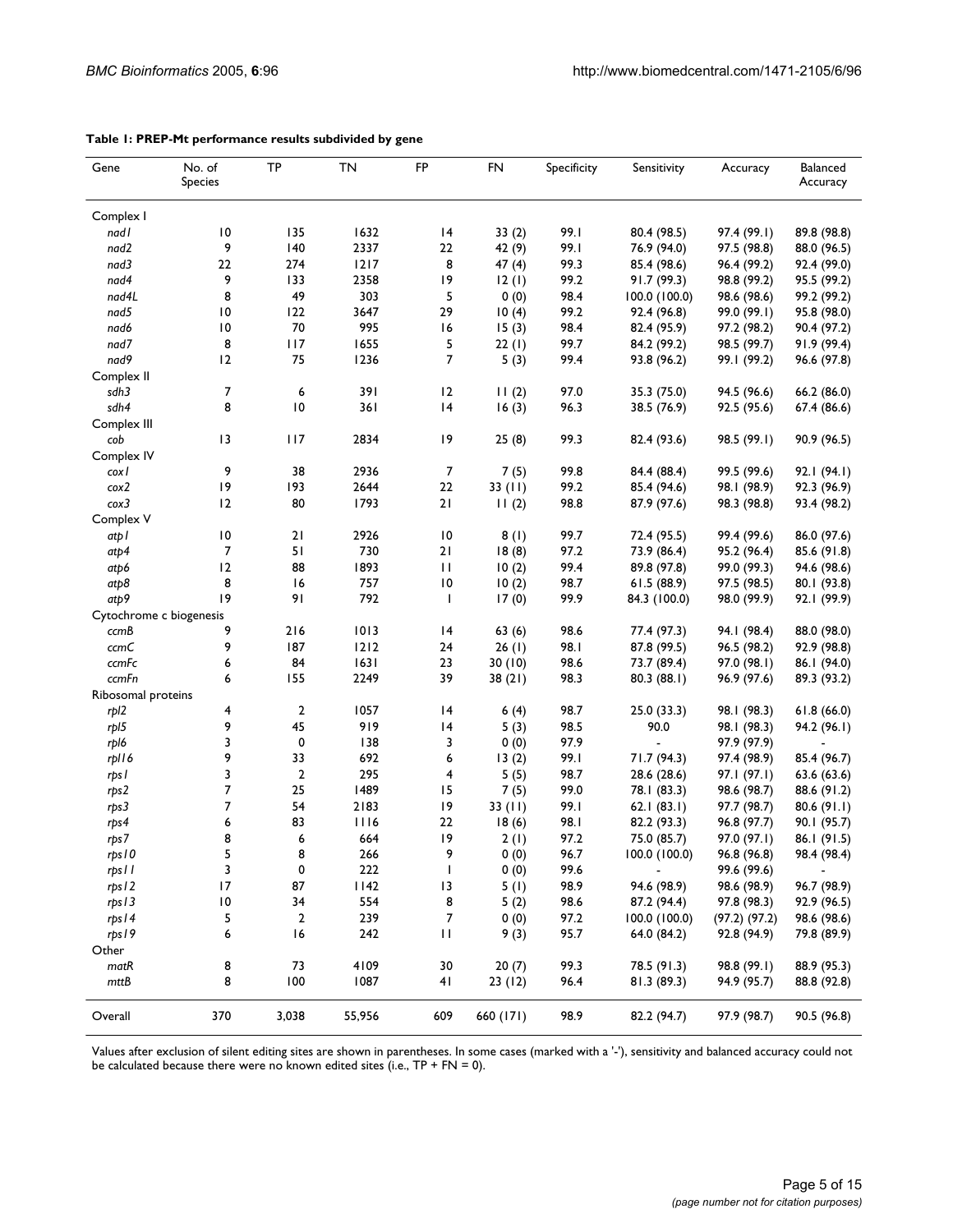| Genus                   | No. of Genes   | <b>TP</b>       | ΤN         | FP           | FN           | Specificity | Sensitivity   | Accuracy      | Balanced<br>Accuracy |
|-------------------------|----------------|-----------------|------------|--------------|--------------|-------------|---------------|---------------|----------------------|
| Angiosperms<br>Eudicots |                |                 |            |              |              |             |               |               |                      |
| Amphicarpaea            | $\mathbf{I}$   | $\overline{13}$ | 43         | 0            | 0(0)         | 100.0       | 100.0(100.0)  | 100.0(100.0)  | 100.0(100.0)         |
| Arabidopsis             | 31             | 344             | 5880       | 58           | 89 (24)      | 99.0        | 79.4 (93.5)   | 97.7 (98.7)   | 89.2 (96.3)          |
| Beta                    | 30             | 299             | 5406       | 52           | 50(11)       | 99.0        | 85.7 (96.5)   | 98.2 (98.9)   | 92.4 (97.7)          |
| Brassica                | 32             | 362             | 5874       | 53           | 55 (15)      | 99.I        | 86.8 (96.0)   | 98.3 (98.9)   | 93.0 (97.6)          |
| Cologania               | $\mathbf{I}$   | 3               | 138        | I.           | 1(0)         | 99.3        | 92.9 (100.0)  | 98.7 (99.3)   | 96.1 (99.6)          |
| Cucumis                 | 2              | 9               | 332        | 7            | 0(0)         | 97.9        | 100.0(100.0)  | 98.0 (98.0)   | 99.0 (99.0)          |
| Daucus                  | 5              | 42              | 820        | 4            | 9(4)         | 99.5        | 82.4 (91.3)   | 98.5 (99.1)   | 90.9 (95.4)          |
| Dumasia                 | I.             | 4               | 4          | 0            | $\vert$ (0)  | 100.0       | 93.3 (100.0)  | 99.4 (100.0)  | 96.7 (100.0)         |
| Euphorbia               | $\mathbf{I}$   | $\mathbf{I}$    | 53         | 0            | 0(0)         | 100.0       | 100.0 (100.0) | 100.0 (100.0) | 100.0 (100.0)        |
| Glycine                 | 2              | 4               | 566        | 2            | 2(0)         | 99.6        | 87.5 (100.0)  | 99.3 (99.7)   | 93.6 (99.8)          |
| Gymnocladus             | $\overline{2}$ | $\mathbf{I}$    | 108        | 4            | 2(1)         | 96.4        | 33.3 (50.0)   | 94.8 (95.6)   | 64.9 (73.2)          |
| Helianthus              | 4              | 39              | 362        | T            | 3(1)         | 99.7        | 92.9 (97.5)   | 99.0 (99.5)   | 96.3 (98.6)          |
| Lactuca                 | $\mathbf{I}$   | 16              | 282        | L            | 0(0)         | 99.6        | 100.0(100.0)  | 99.7 (99.7)   | 99.8 (99.8)          |
| Lespedeza               | I.             | $\overline{13}$ | 142        | 0            | 0(0)         | 100.0       | 100.0(100.0)  | 100.0(100.0)  | 100.0(100.0)         |
| Lupinus                 | 6              | 68              | 484        | 3            | 3(0)         | 99.4        | 95.8 (100.0)  | 98.9 (99.5)   | 97.6 (99.7)          |
| Lycopersicon            | 4              | 52              | 550        | L            | 21(3)        | 99.8        | 71.2 (94.5)   | 96.5 (99.3)   | 85.5 (97.2)          |
| Malus                   | I              | 8               | 47         | 0            | 0(0)         | 100.0       | 100.0(100.0)  | 100.0 (100.0) | 100.0(100.0)         |
| Nicotiana               | $\overline{2}$ | 17              | 258        | I.           | 12(3)        | 99.6        | 58.6 (85.0)   | 95.5 (98.6)   | 79.1 (92.3)          |
| Oenothera               | 23             | 283             | 4395       | 58           | 95 (34)      | 98.7        | 74.9 (89.3)   | 96.8 (98.I)   | 86.8 (94.0)          |
| Olea                    | $\overline{2}$ | $\mathbf{H}$    | 249        | 0            | $\vert$ (0)  | 100.0       | 91.7 (100.0)  | 99.6 (100.0)  | 95.8 (100.0)         |
| Oxalis                  | $\mathbf{I}$   | $\overline{2}$  | 51         | 0            | 3(1)         | 100.0       | 40.0 (66.7)   | 94.6 (98.1)   | 70.0 (83.3)          |
| Petunia                 | 9              | 84              | 1132       | 8            | 24(5)        | 99.3        | 77.8 (94.4)   | 97.4 (98.9)   | 88.5 (96.8)          |
| Pisum                   | 4              | 53              | 487        | 4            | 8(0)         | 99.2        | 86.9 (100.0)  | 97.8 (99.3)   | 93.0 (99.6)          |
| Podophyllum             | $\overline{2}$ | 3               | 96         | 5            | 8(0)         | 95.0        | 27.3 (100.0)  | 88.4 (95.2)   | 61.2(97.5)           |
| Raphanus                | 5              | 31              | 453        | 3            | 6(1)         | 99.3        | 83.8 (96.9)   | 98.2 (99.2)   | 91.6 (98.1)          |
| Solanum                 | 8              | 58              | 1259       | 16           | 21(9)        | 98.7        | 73.4 (86.6)   | 97.3 (98.1)   | 86.1 (92.7)          |
| Vitis                   | T              | 20              | 224        | $\mathbf{I}$ | 1(0)         | 99.6        | 95.2 (100.0)  | 99.2 (99.6)   | 97.4 (99.8)          |
| Magnoliids              |                |                 |            |              |              |             |               |               |                      |
| Magnolia                | 5              | 79              | 527        | 2            | 12(3)        | 99.6        | 86.8 (96.3)   | 97.7 (99.2)   | 93.2 (98.0)          |
| Monocots                |                |                 |            |              |              |             |               |               |                      |
| Acorus                  | $\mathbf{I}$   | 8               | 143        | 2            | 0(0)         | 98.6        | 100.0(100.0)  | 98.7 (98.7)   | 99.3 (99.3)          |
| Allium                  | $\overline{2}$ | 24              | 131        | 2            | 0(0)         | 98.5        | 100.0 (100.0) | 98.7 (98.7)   | 99.2 (99.2)          |
| Coix                    | $\overline{2}$ | 23              | 2          | 0            | 3(0)         | 100.0       | 88.5 (100.0)  | 98.0 (100.0)  | 94.2 (100.0)         |
| <b>Elymus</b>           | $\mathbf{I}$   | 12              | 157        | 2            | 0(0)         | 98.7        | 100.0(100.0)  | 98.8 (98.8)   | 99.4 (99.4)          |
| Hordeum                 | $\overline{2}$ | 12              | 388        | I            | 3(1)         | 99.7        | 80.0 (92.3)   | 99.0 (99.5)   | 89.9 (96.0)          |
| Oryza                   | 34             | 395             | 5919       | 71           | 90 (28)      | 98.8        | 81.4 (93.4)   | 97.5 (98.5)   | 90.I (96.I)          |
| Ruscus                  | I.             | 16              | 146        | I.           | 3(2)         | 99.3        | 84.2 (88.9)   | 97.6 (98.2)   | 91.8(94.1)           |
| Secale                  | $\overline{2}$ | 6               | 353        | 5            | 3(0)         | 98.6        | 66.7 (100.0)  | 97.8 (98.6)   | 82.6 (99.3)          |
| Sorghum                 | 5              | 52              | 479        | 4            | 12(1)        | 99.2        | 81.3 (98.1)   | 97.1 (99.1)   | 90.2 (98.6)          |
| <b>Triticum</b>         | 26             | 360             | 4748       | 36           | 79 (13)      | 99.2        | 82.0 (96.5)   | 97.8 (99.0)   | 90.6 (97.9)          |
| Zea                     | П              | 104             | 1933       | 16           | 23(7)        | 99.2        | 81.9 (93.7)   | 98.1 (98.9)   | 90.5 (96.4)          |
| Gymnosperms             |                |                 |            |              |              |             |               |               |                      |
| Cycas                   | 3              | 35              | 444        | 7            | 14(4)        | 98.4        | 71.4 (89.7)   | 95.8 (97.8)   | 84.9 (94.1)          |
| Pinus                   | $\overline{2}$ | 32              | 123        | 5            | 3(0)         | 96. l       | 91.4 (100.0)  | 95.1 (96.9)   | 93.8 (98.0)          |
| Other                   |                |                 |            |              |              |             |               |               |                      |
| Chaetosphaeridium       | 29             | 0               | 3011       | 49           | 0(0)         | 98.4        |               | 98.4 (98.4)   |                      |
| Chara                   | 30             | 0               | 3549       | 72           | 0(0)         | 98.0        |               | 98.0 (98.0)   |                      |
| Marchantia              | 32             | 0               | 3852       | 51           | 0(0)         | 98.7        |               | 98.7 (98.7)   |                      |
| Overall                 | 370            | 3,03<br>8       | 55,95<br>6 | 60<br>9      | 660<br>(171) | 98.9        | 82.2 (94.7)   | 97.9 (98.7)   | 90.5 (96.8)          |

#### <span id="page-5-0"></span>**Table 2: PREP-Mt performance results subdivided by genus**

Notes are the same as for Table 1.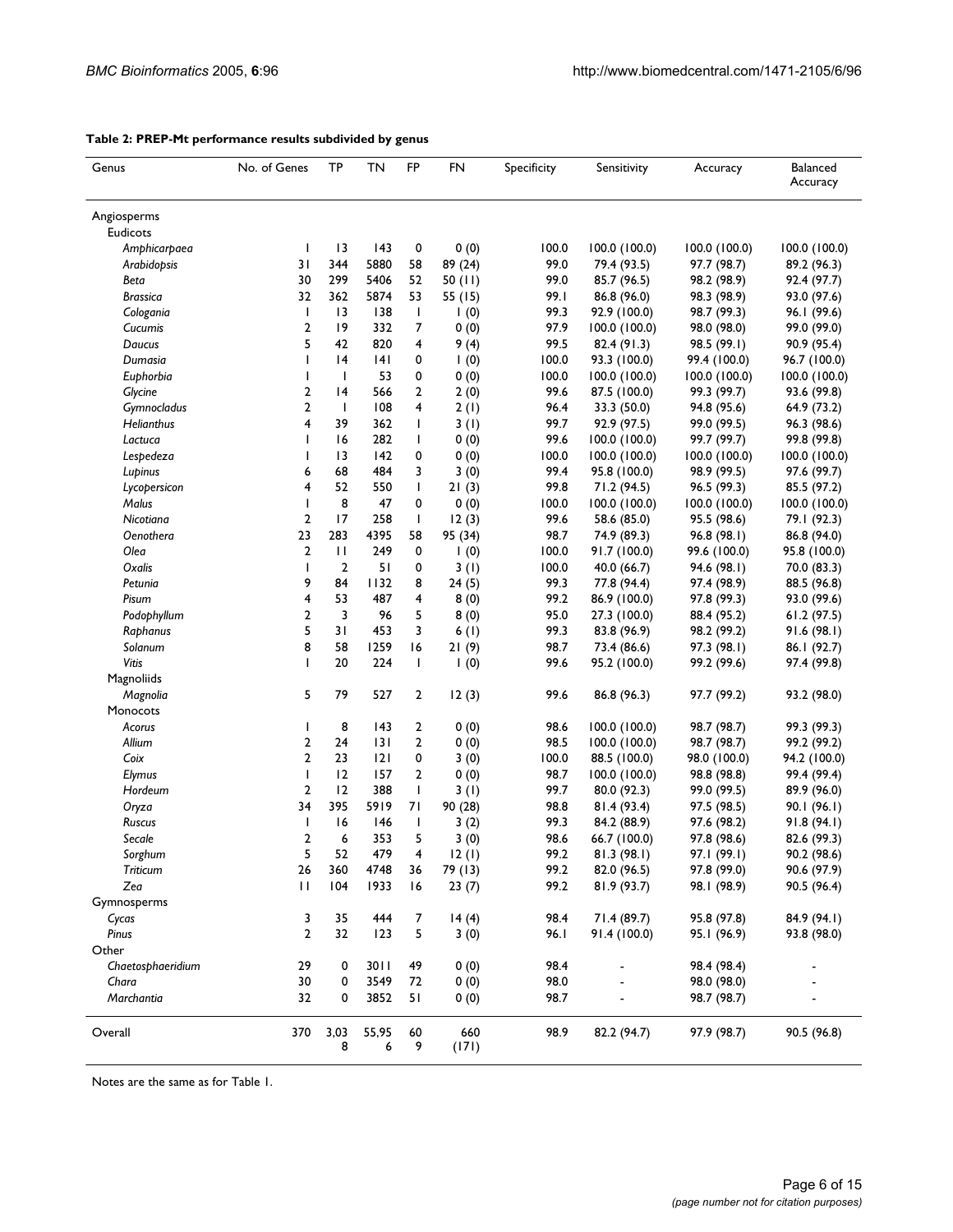PREP-Mt predictive performance was also affected by the inclusion of sequences with unusually poor predictive results. 172 of the 609 false positives were found in genes from the three organisms (*Marchantia*, *Chara*, and *Chaetosphaeridium*) assumed to lack the ability to edit their transcripts (Table [2](#page-5-0)). The numbers of false positives across these three genomes were similar to those from the four complete genomes (*Arabidopsis*, *Beta*, *Brassica*, and *Oryza*) that do edit their transcripts, which is most likely reflective of an underlying rate of false positive prediction by PREP-Mt. However, if the assumption that *Marchantia*, *Chara*, and *Chaetosphaeridium* lack RNA editing is not correct, then some of these false positives sites may be true sites of editing. Further experimental analysis is needed to verify that RNA editing is absent in these three species. Another large portion of the false positives came from individual sequences that demonstrated poor predictive results (Table 3). Of the 58 predicted editing sites from 12 examples, 54 were false positives. On average, the false positives received moderately to very high predictive scores, making it unlikely that these examples are a collection of sequences that have a large number of spurious predictions by chance. These examples could simply be the result of incomplete experimental analysis, annotation errors, or pseudogenization. More interestingly, they may represent a small class of functional mitochondrial sequences that exhibit unusual editing properties for as yet undetermined reasons.

#### *Effect of the cutoff score on editing site prediction*

The predictive analyses presented above did not impose a cutoff value (i.e.,  $C = 0$ ). To determine the effect of imposing a minimum cutoff value on editing site prediction, the predictive analyses were reevaluated using *C* values ranging from 0.1 to 1.0 (Fig. 2). As expected, increasing the cutoff value led to a decrease in the number of false positives and an increase in the number of false negatives. Up to *C* = 0.6, this was a balanced trade-off, because the number of false positives that decreased was approximately equal to the number of increased false negatives. As *C* was increased from 0.6 to 1.0, however, false negatives accumulated much faster than false positives diminished. Consequently, prediction accuracy remained roughly constant as the *C* value was increased to 0.6, but then sharply fell upon further increases of *C*. Because specificity is inversely related to the number of false positives (and is not affected by the number of false negatives), the specificity and false positive curves are also inversely related. Likewise, the sensitivity and false negative curves are inversely proportional to one another.

#### **Discussion**

#### *PREP-Mt performance analysis*

The PREP-Mt program is very accurate, correctly classifying 98% of all cytidines as either an edited or unedited site

**Table 3: Examples of unusually poor predictive results**

| Gene    | <b>Species</b>        | ТP | FP | FN          | Score |
|---------|-----------------------|----|----|-------------|-------|
| atb l   | Secale cereale        | 0  | 5  | (0)         | 0.96  |
| cox3    | Oryza sativa          |    | 13 | 0(0)        | 0.93  |
| rpl2    | Arabidopsis thaliana  | 0  | 3  | (0)<br>L    | 0.78  |
| rpl2    | <b>Brassica napus</b> |    | 3  | (0)         | 0.78  |
| rpl2    | Oenothera berteriana  |    | 5  | 3(3)        | 0.67  |
| rpl2    | Oryza sativa          | 0  | 3  | $\vert$ (l) | 0.67  |
| rps l   | Oenothera berteriana  | 0  | 3  | 0(0)        | 1.00  |
| rps7    | Arabidopsis thaliana  | 0  | 2  | 0(0)        | 0.93  |
| rps 12  | Oryza sativa          | 0  | 6  | 0(0)        | 0.95  |
| rps 14  | <b>Brassica napus</b> | O  | 3  | 0(0)        | 0.67  |
| sdh4    | Gymnocladus dioica    | 0  | 4  | 0(0)        | 0.68  |
| sdh4    | Podophyllum peltatum  |    | 4  | 4(0)        | 0.68  |
| Overall |                       | 4  | 54 | 11(4)       | 0.83  |

Predicted score is averaged across all incorrectly predicted edited sites (FP). The numbers of FN after exclusion of silent editing sites are shown in parentheses.

from 370 sequences spanning 41 functionally distinct genes and 44 diverse genera. PREP-Mt is also extremely specific and highly sensitive (at least for non-silent editing sites), properly identifying 99% of the known unedited sites and 95% of the known edited sites that change the amino acid encoded by a codon. Because these results are consistent for almost all genes and genera, the PREP-Mt methodology appears to be generally applicable for plant mitochondrial protein-coding genes. Furthermore, predictions are made exceptionally fast, which makes this program appropriate as an online resource. The speed of PREP-Mt is primarily due to the facts that the ASD homologues are prealigned, the number of sequences in each alignment is low, and mitochondrial genes are less than 1,000 nucleotides in length on average.

The high specificity of PREP-Mt is not surprising, because the methodology takes advantage of the extraordinary conservation (with rare exception) of plant mitochondrial sequences, which have the lowest known substitution rates for any organism [[34,35]; but see ref. [36]], and the limited range of amino acids possibly produced after RNA editing of a specific codon, which is usually only one out of 20. Thus, it is very unlikely that a column in a protein alignment will lead to a spurious prediction by chance. However, in poorly conserved regions of a protein alignment, one or two sequences in the ASD could by chance have the specific amino acid encoded by the edited state of an input sequence codon. As an example, initial analyses of PREP-Mt performance did not trim the non-homologous 5' and 3' extensions found in several mitochondrial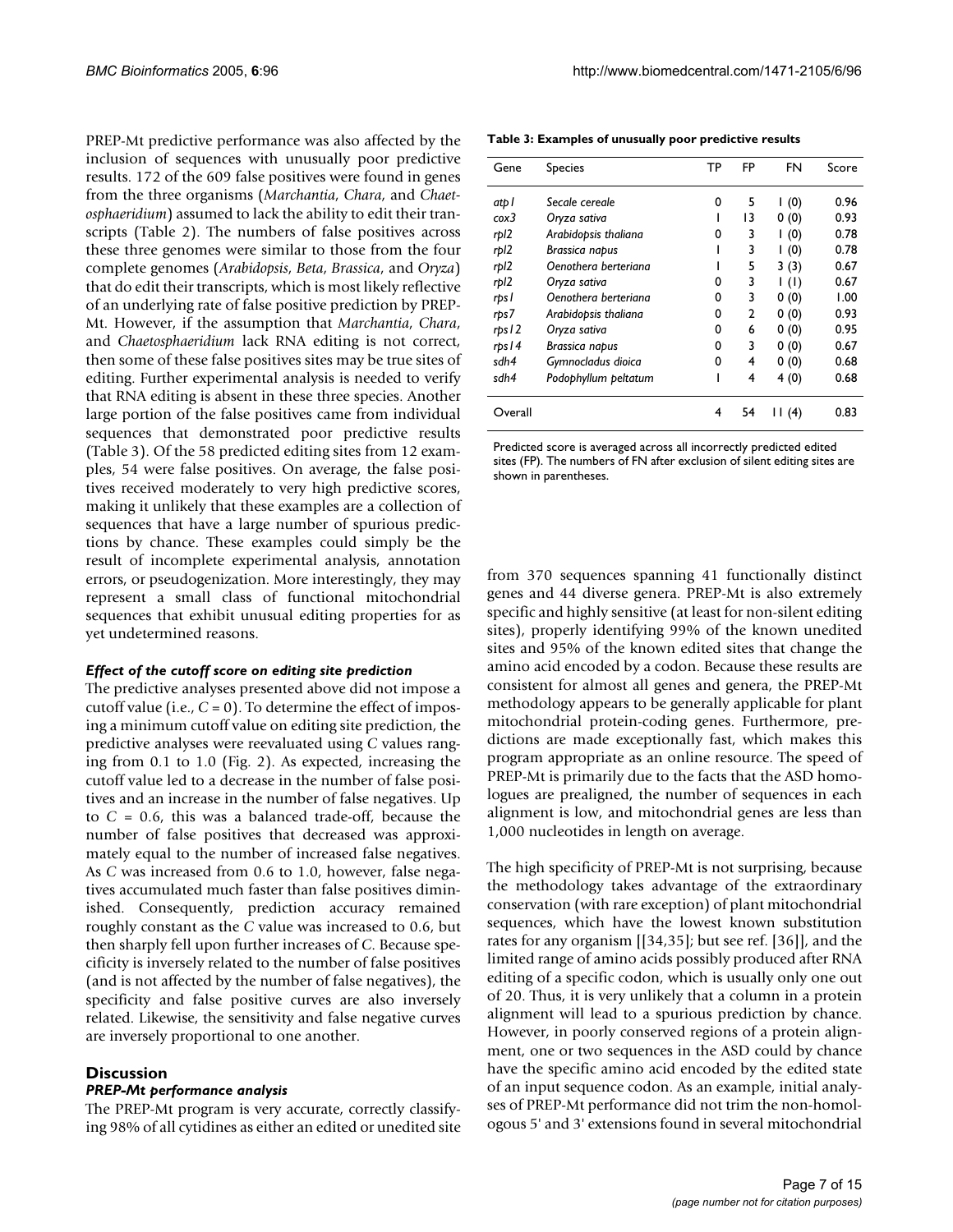

#### **Figure 2**

**Effect of the cutoff score on PREP-Mt predictive performance**. Effect of the cutoff score as measured by (A) accuracy, (B) sensitivity, (C) specificity, and (D) the numbers of false positives (square), false negatives (triangle), and nonsilent false negatives which change the encoded amino acid (diamond). Accuracy and sensitivity were calculated using either all false negatives (triangle) or only the false negatives that change the encoded amino acid (diamond). Cutoff values used for testing ranged from 0 to 1.0 at all increments of 0.1. proteins. Because of this, numerous sites of RNA editing were incorrectly inferred in these regions. Interestingly, the actual number of true editing sites in these same regions is extremely low, with less than one site observed on average in extensions that can span up to 1,000 nucleotides in length. Therefore, these non-homologous extensions can be removed from the ASD with almost no negative consequences.

Accuracy is also consistently high, which is due to the strong influence of specificity on the accuracy score. Accuracy is a measure of overall performance, combining the individual performances of predicting the known unedited sites (measured by specificity) and the known edited sites (measured by sensitivity). However, since the number of known unedited sites vastly outnumbers the number of known edited sites regardless of gene or genus examined, PREP-Mt's ability to identify the known unedited sites is more heavily weighted in the accuracy score. To get an unbiased measure of overall performance, sensitivity and specificity can be averaged. This balanced accuracy value represents the (biologically unrealistic) scenario in which the numbers of known unedited and edited sites are equal. Since specificity is relatively constant across all treatments, the balanced accuracy statistic correlates most strongly with the fluctuations in sensitivity.

PREP-Mt is also very sensitive in identifying the known editing sites that change the encoded amino acid, finding 95% of these non-silent editing sites. Some of the missed non-silent editing sites are likely lineage-specific gains of RNA editing that do not get predicted because the lineage is underrepresented in the ASD. Others are probably due to errors in the data that defines the known edited and unedited sites (see below). Analysis of sensitivity reveals that the main limitation of the PREP-Mt methodology is its inability to identify silent editing sites. Currently, the tie-breaking rules used by PREP-Mt always select the codon state that requires the fewest number of edits. Since any codon with the potential for silent editing produces the same amino acid regardless of editing status, the scores for the edited and unedited states will be identical and the tie-breaking rule will always select the unedited state. It would be possible to change this tie-breaking rule so that the state with the most number of edits is preferentially chosen, but doing so would lead to an overwhelming number of false positives at these potential silent editing sites, since the vast majority of these sites are not actually edited. Aligning DNA sequences instead of proteins would help to identify a number of these silent editing sites, but the chances of identifying false positives would be much greater here as well since there are only four different nucleotides in DNA as opposed to 20 amino acids in proteins. Determination of sequence motifs that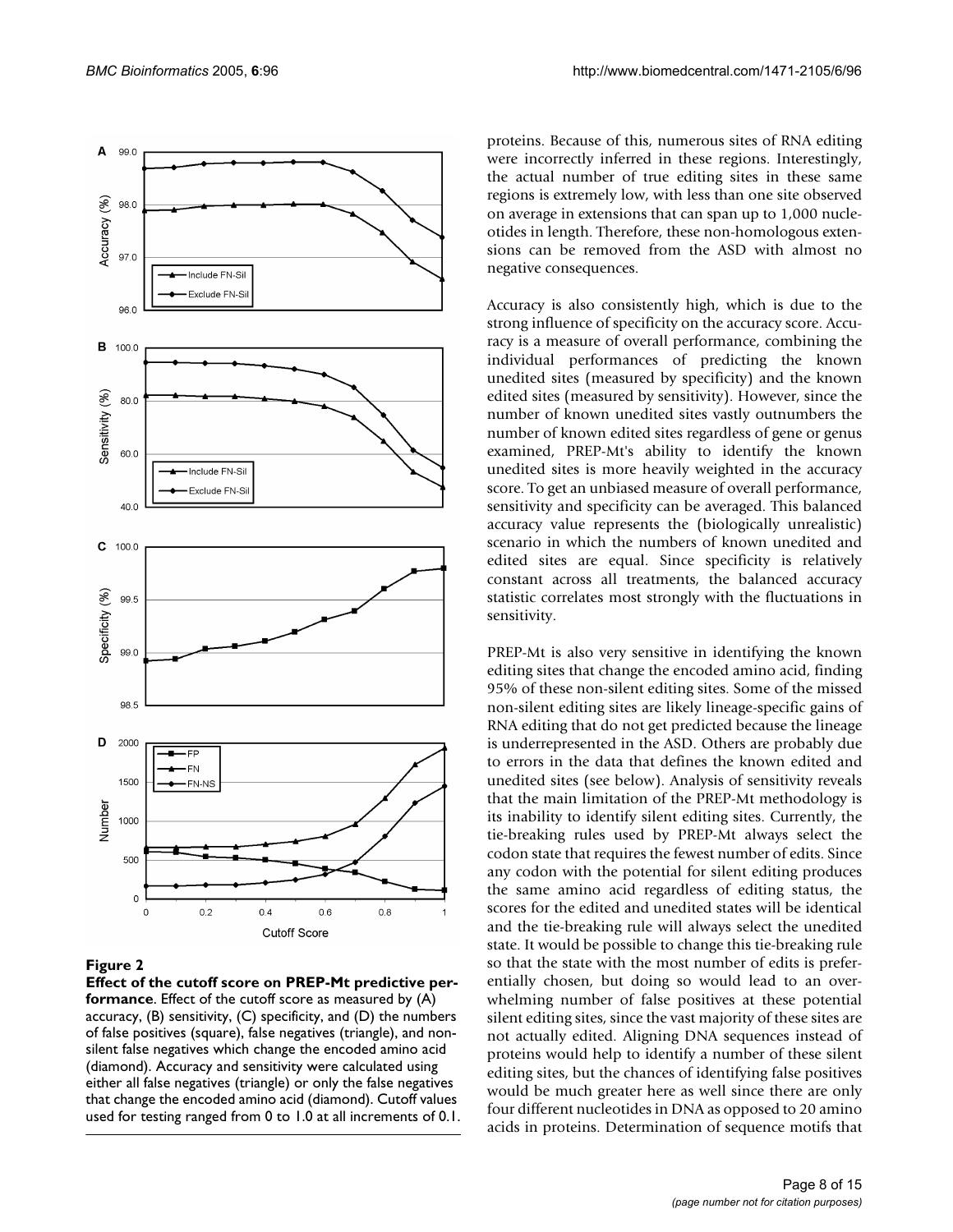unambiguously specify a particular cytidine as a site of editing would also help to predict these problematic sites. However, even if such motifs exist and are discovered, silent editing sites may remain difficult to predict. Silent editing sites are often found only occasionally edited in experimental studies, suggesting that the putative motifs are more weakly conserved for many silent editing sites.

Unlike the problem of silent editing site prediction, which is due to a real limitation of the methodology, PREP-Mt predictive performance is also negatively affected by errors in the data used to define the known edited and unedited sites, which causes some correctly predicted sites to be incorrectly classified as false positives or false negatives. In experimental determination of RNA editing sites, several types of errors are produced. In some cases, edited sites are not detected, either because a particular site is only occasionally edited or because incompletely edited transcripts are preferentially amplified during PCR. Thus, some predicted editing sites may in fact be true editing sites, but since they were not detected in the experimental analysis they are identified as false positives. In other cases, errors introduced during reverse transcription or sequencing lead to identification of C to U changes that are not actual editing sites. Inclusion of these errors in the known set of editing sites causes predicted unedited sites to be incorrectly identified as false negatives. Other noise in the known editing data comes from the fact that the Genbank annotations are subject to human error. Numerous examples of annotation mistakes were encountered while constructing the Aligned Sequence Database. Most were easily corrected because they involved a nucleotide that was not a cytidine. While three cases were known sites of the rare U to C editing in angiosperms, the vast majority were clearly mistakes. It is expected that about 25% of annotation errors would by chance happen to annotate another cytidine, and these are undetectable except by cross-referencing every known edited site with the literature. Since this was not done, a small increase in both false positives and false negatives is expected. Including sequences from *Marchantia*, *Chara*, and *Chaetosphaeridium*, which may actually perform RNA editing to some extent, and from Table 3, which may simply be the result of incomplete experimental analysis, could also cause predicted editing sites to be incorrectly classified as false positives.

#### *Improving predictive performance*

Because the current prediction scheme calculates the score using all ASD homologues, lineage-specific gains or losses of editing may be missed due to the skewed phylogenetic distribution of sequences in the ASD (Fig. 3). Although mitochondrial RNA editing is known to occur in almost all major land plant lineages [4-6], 74% of the proteins in the ASD were from the angiosperms, while almost all of the other proteins came from organisms that most likely

![](_page_8_Figure_6.jpeg)

#### **Figure 3**

**Skewed phylogenetic distribution of sequences in the Aligned Sequence Database**. Shown are the number of sequences in the ASD for each lineage and the percentage of the total number of sequences. Editing information is available for several genes from the underrepresented groups, but they were not included in the ASD because only portions of the genes were analyzed. The dotted lines indicate lack of RNA editing based on previous predictive and experimental analyses (see main text). The marchantiid liverworts are thought to have secondarily lost the ability to perform RNA editing. The relationship between plant lineages was taken from Knoop [33].

do not perform RNA editing. In contrast, only five sequences were available from the gymnosperms, and the other major plant lineages were not represented at all. Partial sequence data with editing information was available for a number of genes from the underrepresented groups; however, these sequences covered less than half of the gene in almost all cases and were therefore not included in the ASD.

One way to overcome the skewed sample of ASD sequences would be to modify the scoring scheme so that it approximates phylogenetic methods. Because RNA editing sites are heritable, more sites are shared between closely related species than between distantly related ones. Thus, instead of using all of the homologous ASD sequences, a subset of sequences that are closely related to the input sequence could be specified. Assigning sequence weights to the database homologues based on their overall similarity to the input sequence would achieve comparable results. The best solution to this problem would be to use actual phylogenetic methods to identify the most parsimonious or most likely state for a particular codon in the input sequence; however, the speed of prediction would certainly suffer if this strategy was implemented. An alternative approach to overcome the skewed distribution of ASD sequences would be to expand the database so that it consists of a more balanced diversity of species. This approach would also help to reduce the negative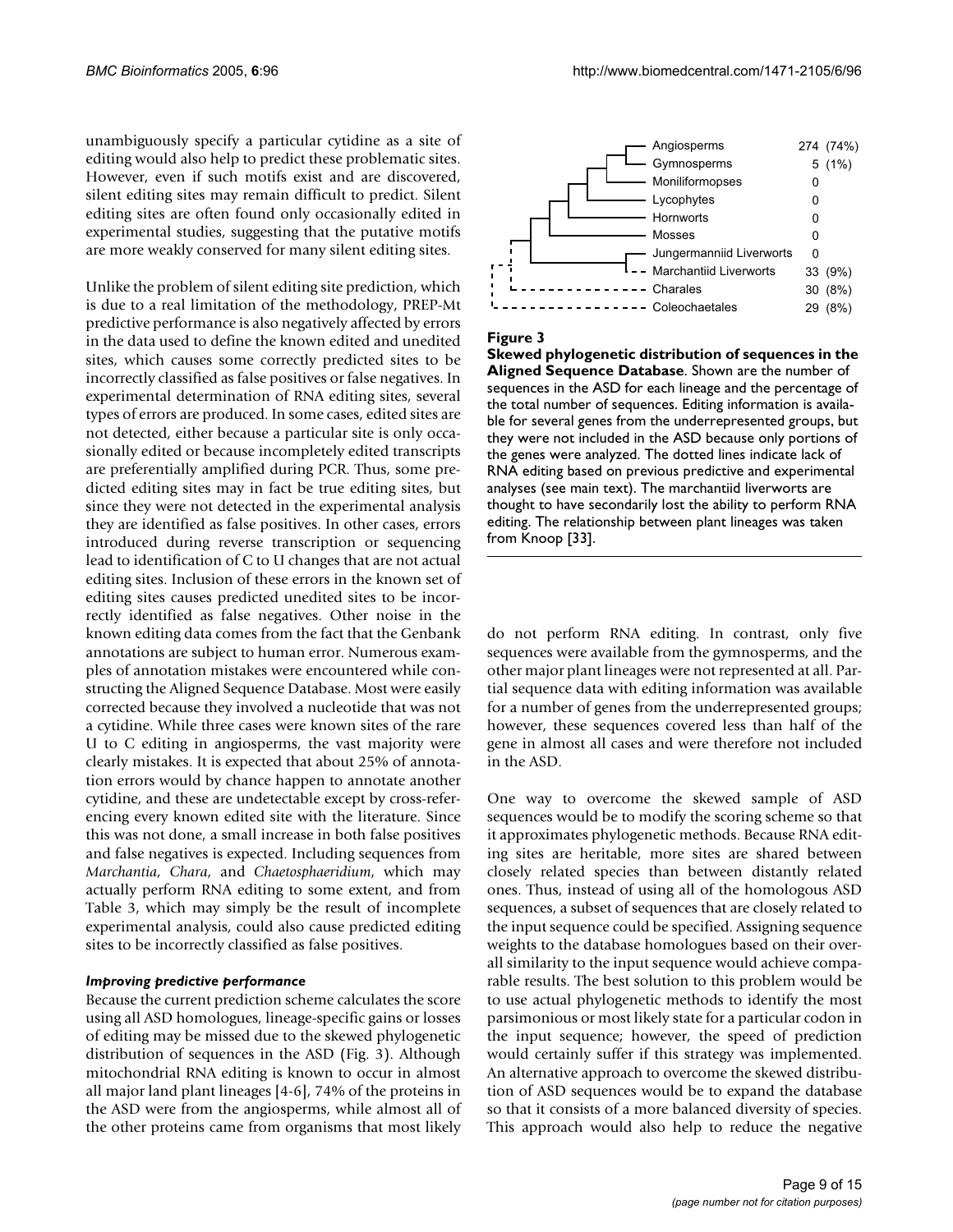effects of small sample sizes on predictive performance. As additional mitochondrial genome and transcriptome data become available, it is expected that PREP-Mt performance will continue to increase.

The simplistic scoring scheme may also lead to spurious predictions in poorly conserved protein regions. To address this issue, a component that measures the conservation in the database sequences for each column in the alignment could be incorporated into the score. Regions of high conservation between homologues are often functionally important for that protein. Thus, the correcting nature of RNA editing is expected to be most valuable in these regions and the PREP-Mt prediction scores could be weighted based on the level of alignment conservation.

#### *Comparison to other prediction methods*

A recent paper used sequence context and the estimated folding energy of these regions to predict editing sites in plant mitochondrial genes [24]. The authors constructed a data set containing all of the known edited sites from the complete genomes of *Arabidopsis thaliana*, *Brassica napus*, and *Oryza sativa* and compared them to an equal number of known unedited sites randomly selected from these genomes. Using tree-based statistical models, the combined data set was partitioned based on the variables that showed the greatest ability to discriminate between edited and unedited sites. Editing sites were predicted with 70.5% accuracy using a simple single-tree approach and 84.8% accuracy using a "random forest" method that analyzed thousands of trees. These values are directly comparable to the balanced accuracy of 90.5% for PREP-Mt, since the balanced accuracy statistic is the accuracy expected for PREP-Mt if an equal number of known edited and unedited sites were used. The speed of the tree-based statistical models were not presented, but they are very unlikely (especially the random forest model) to be competitive with the nearly instantaneous predictive results from PREP-Mt.

It should be noted that Cummings and Myers [24] also calculated the sensitivity and specificity of their approach; however, they classified false positives and false negatives differently than what is reported for PREP-Mt. Cummings and Myers classified false negatives as the unedited sites that were incorrectly partitioned with the true positives (the correctly classified edited sites) and false positives as the edited sites that were incorrectly partitioned with the true negatives (the correctly classified unedited sites). This has no effect on the calculation of accuracy, but it has a major effect on sensitivity and specificity scores. For their single-tree approach, Cummings and Myers provided the raw numbers of correctly and incorrectly classified edited and unedited positions, making it possible to calculate specificity and sensitivity in the same way as for PREP-Mt.

This method correctly classified 1,262 out of 1,347 known editing sites (sensitivity = 93.7%), but only 637 out of 1,347 known unedited sites (specificity = 47.3%). Thus, on the one hand, their approach is very good at identifying RNA edited sites. However, approximately half of all known unedited sites are also incorrectly classified as edited sites. Because their model uses the unrealistic scenario in which the numbers of edited sites and unedited sites are equal, this problem would be increased significantly when applied to biologically realistic situations. For the 1,347 known edited sites that the authors examined from *Arabidopsis*, *Brassica*, and *Oryza*, there are actually about 17,900 cytidines that are not edited (*TN* + *FP* from Table [2\)](#page-5-0). Using their single-tree approach, over 9,000 of these unedited cytidines would be incorrectly classified as editing sites. For the random forest model, actual numbers of correctly and incorrectly classified sites were not provided, so similar calculations cannot be determined. However, because their value that incorporates the number of incorrectly partitioned unedited sites is lowest for both approaches, it seems likely that the random forest approach will also identify a substantial number of false positives in biologically realistic situations.

A second recent paper used homologous protein alignments (as does PREP-Mt) to predict C insertion editing sites in the slime mold *Physarum polycephalum* [37]. Bundschuh predicted RNA editing sites for six *Physarum* mitochondrial genes by determining their optimal states from a modified hidden markov model (HMM) that allows for cytidine insertions. Transition parameters in the HMM were defined for each gene using the position-specific scoring matrix (PSSM) from a PSI-BLAST alignment of all homologous proteins in Genbank's non-redundant database. Compared to PREP-Mt, the HMM approach was less sensitive in finding editing sites (71% on average vs. 82% for PREP-Mt) and less accurate in determining the correct amino acid sequences (92% on average vs. 99% for PREP-Mt [data not shown]). These comparisons of performance should be taken with caution since the two methods were used to predict different types of RNA editing in different organismal lineages. To allow for a more direct comparison, both approaches could be easily modified to predict the other type of editing. However, Bundschuh's use of all homologous proteins to define the PSSM may be problematic if applied to C to U editing in plant mitochondria. A significant percentage of homologues identified for a plant mitochondrial protein would be other plant mitochondrial proteins, but almost all of these sequences in Genbank are predictions based on genomic DNA. In other words, RNA editing information is not incorporated or not known and so the predicted protein sequences are not correct. Prediction of editing will get misled by inclusion of these incorrect proteins since many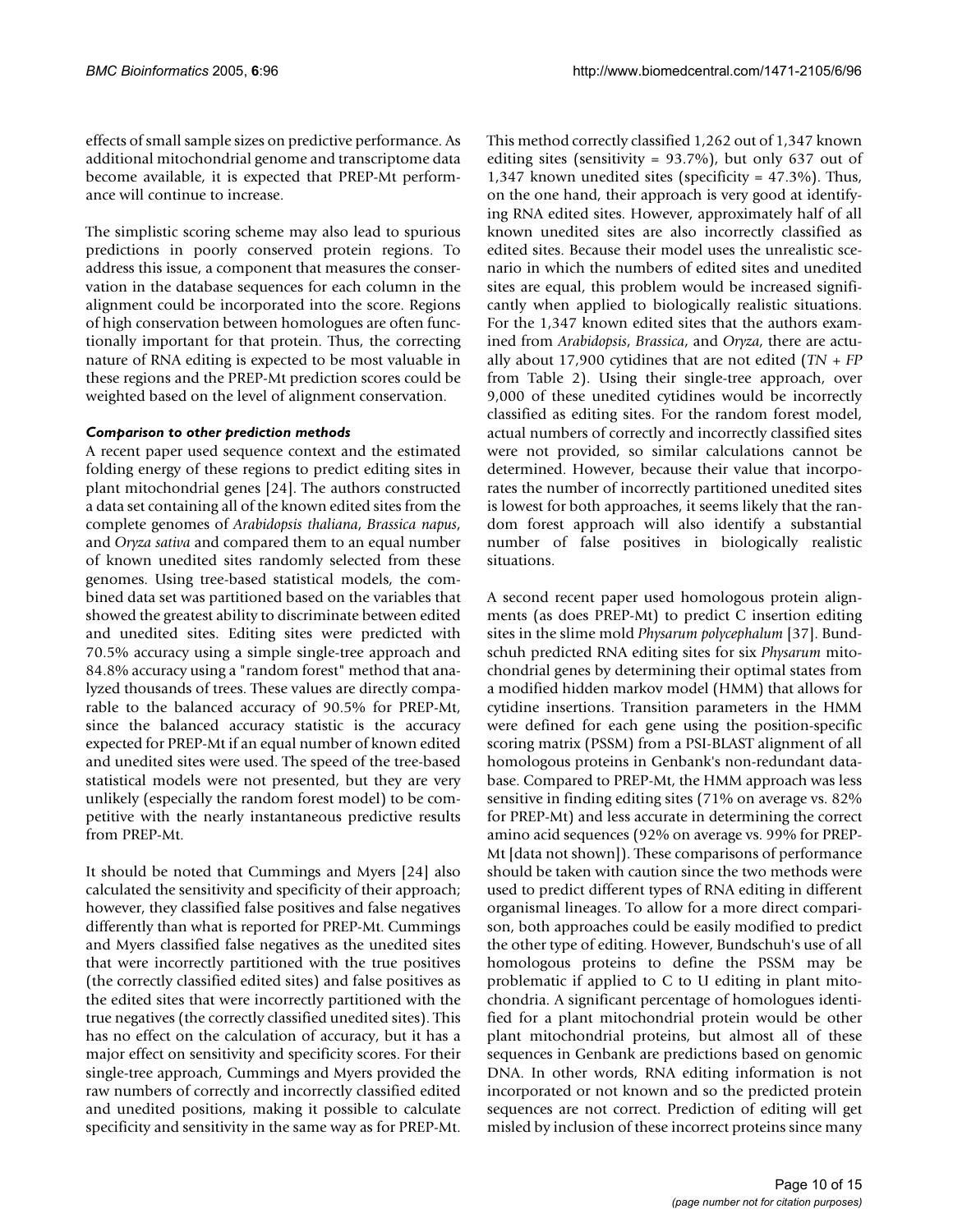editing sites are shared between plants. Additionally, inclusion of non-plant homologues to define the PSSM will lead to more variable alignments, increasing the chances of spurious prediction. It will also make the beginning and end of genes more difficult to align, as already observed for Bundschuh's method which could not analyze approximately 10% of each *Physarum* gene. The PREP-Mt method gets around these problems by limiting the sequences to plants, so that the alignments are highly conserved and the protein extremities are easily aligned (except for *atp6* and *rps2* which have non-homologous 5' and 3' extensions for many species). Furthermore, only correct protein sequences are used in the alignments, since PREP-Mt limits the plant sequences to those with known editing information. Finally, because these alignments are predefined for PREP-Mt, Bundschuh's approach would need to use predefined HMMs for each gene to be competitive in terms of speed.

### *Applications*

The main use of PREP-Mt will be to identify RNA editing sites in the thousands of plant mitochondrial gene sequences available in the sequence databases, since editing information is only known for a small percentage of these sequences. Furthermore, as many additional plant mitochondrial genome sequencing projects are planned or already underway, PREP-Mt could serve an important role by quickly and accurately determining most sites of RNA editing without the need for sequencing of mitochondrial transcripts.

Currently, RNA editing information for full-length plant mitochondrial genes is limited mostly to the angiosperms (Fig. 3), which almost always convert in the C to U direction. Because of this, the reverse U to C editing phenomenon was not considered here. However, reverse editing has been found to be much more common in fern and hornwort mitochondria and was shown to increase protein conservation as well [4-6]. It is likely, therefore, that modification of PREP-Mt to allow for U to C prediction would be successful in the species that regularly perform this type of editing. Similarly, the PREP-Mt methodology could be applied to the problem of RNA editing in plant chloroplasts, which also perform editing that leads to an increase in protein conservation across species [7,11-15]. More generally, the PREP-Mt methodology should be effective for any system where RNA editing increases protein conservation across species.

PREP-Mt could also be used as a biological tool beyond simply identifying sites of RNA editing. For example, PREP-Mt could be used as a determinant of gene functionality. Unlike animals and fungi, whose mitochondrial gene content has remained stable for tens to hundreds of millions of years, gene content in plant mitochondrial

genomes is much more variable [33]. The lineage-specific differences in plant mitochondrial gene content are mostly due to the proclivity of some genes to be relocated to the nuclear genome [38]. Upon transfer to the nucleus, the mitochondrial gene copy often degrades into a pseudogene. Because these pseudogenes are often still transcribed and edited [8,9,19-21], non-functionality is ascribed based on the presence of internal stop codons or frameshifts. This could be problematic since a mitochondrial gene, which has been functionally replaced by a nuclear gene, may still be intact and in-frame. Using PREP-Mt, pseudogenes could also be identified based on the fact that their editing positions do not always lead to the increased protein sequence conservation across species that functional genes demonstrate [19-21]. Intact and in-frame genes that demonstrate unusual editing properties, such as those listed in Table 3, may indicate loss of functionality and the presence of a functional nuclear copy, as already suggested for *rps1* from *Oenothera* [39] and *rps14* from *Brassica* [10]. It is interesting to note that 10 of the 12 cases in Table 3 are from genes that are very often found transferred to the nucleus in plants [38].

For *atp1* and *cox3*, pseudogenization is not a likely hypothesis because these genes have never been found transferred to the nucleus in plants [38]. These two examples (as well as the 10 discussed above) could represent *bona fide* cases of functional mitochondrial transcripts that do not get edited properly for some reason. Identification of genes with abnormal editing patterns and further analysis into the causes underlying these patterns could lead to an understanding of the mechanism of RNA editing in plants, which is still largely unknown [2,3].

### **Conclusion**

PREP-Mt is available as an online resource that predicts sites of C to U RNA editing in plant mitochondrial protein-coding genes. It was tested on a comprehensive set of genes with known RNA editing information and was shown to be highly sensitive, specific, and accurate in most cases. The speed of prediction was also extremely fast. Thus, PREP-Mt is a substantial improvement over other RNA editing prediction methods, and its predictive performance is expected to continue to improve as more editing data become available. PREP-Mt may be useful for predicting protein sequences, for determining gene functionality, and for understanding the mechanism of RNA editing. The PREP-Mt methodology could be used to predict editing sites in any system where the effect of editing is to increase protein conservation across species, such as for reverse U to C editing in plants and for plastid RNA editing.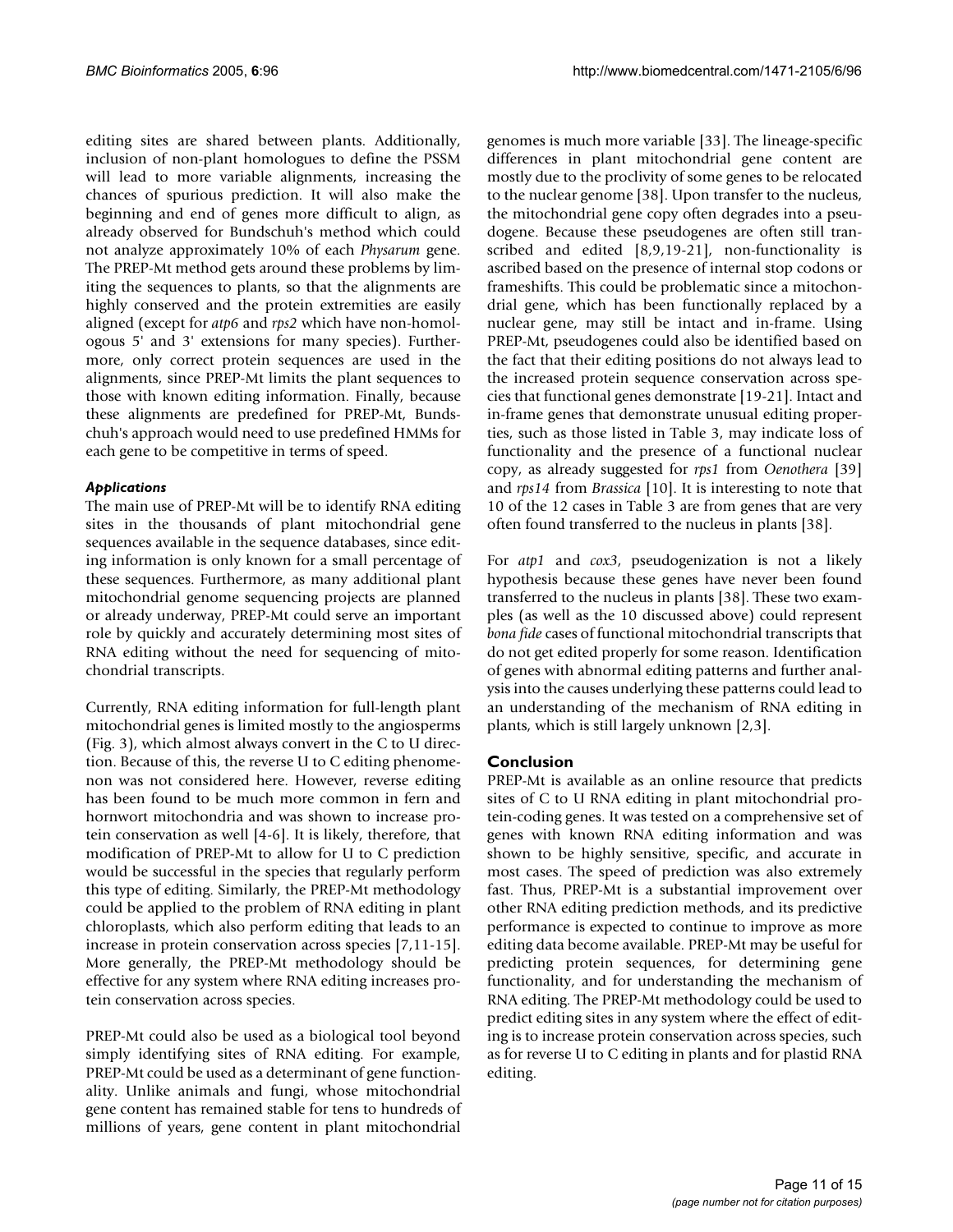### **Availability and requirements**

PREP-Mt is an online tool that is freely available for use at <http://www.prep-mt.net/>

# **Additional material**

### **Additional File 1**

atp1 *alignment in FASTA format* Click here for file [\[http://www.biomedcentral.com/content/supplementary/1471-](http://www.biomedcentral.com/content/supplementary/1471-2105-6-96-S1.fas) 2105-6-96-S1.fas]

### **Additional File 2**

atp4 *alignment in FASTA format* Click here for file [\[http://www.biomedcentral.com/content/supplementary/1471-](http://www.biomedcentral.com/content/supplementary/1471-2105-6-96-S2.fas) 2105-6-96-S2.fas]

## **Additional File 3**

atp6 *alignment in FASTA format* Click here for file [\[http://www.biomedcentral.com/content/supplementary/1471-](http://www.biomedcentral.com/content/supplementary/1471-2105-6-96-S3.fas) 2105-6-96-S3.fas]

### **Additional File 4**

atp8 *alignment in FASTA format* Click here for file [\[http://www.biomedcentral.com/content/supplementary/1471-](http://www.biomedcentral.com/content/supplementary/1471-2105-6-96-S4.fas) 2105-6-96-S4.fas]

# **Additional File 5**

atp9 *alignment in FASTA format* Click here for file [\[http://www.biomedcentral.com/content/supplementary/1471-](http://www.biomedcentral.com/content/supplementary/1471-2105-6-96-S5.fas) 2105-6-96-S5.fas]

#### **Additional File 6**

ccmB *alignment in FASTA format* Click here for file [\[http://www.biomedcentral.com/content/supplementary/1471-](http://www.biomedcentral.com/content/supplementary/1471-2105-6-96-S6.fas) 2105-6-96-S6.fas]

### **Additional File 7**

ccmC *alignment in FASTA format* Click here for file [\[http://www.biomedcentral.com/content/supplementary/1471-](http://www.biomedcentral.com/content/supplementary/1471-2105-6-96-S7.fas) 2105-6-96-S7.fas]

**Additional File 8** ccmFc *alignment in FASTA format* Click here for file [\[http://www.biomedcentral.com/content/supplementary/1471-](http://www.biomedcentral.com/content/supplementary/1471-2105-6-96-S8.fas) 2105-6-96-S8.fas]

**Additional File 9** ccmFn *alignment in FASTA format* Click here for file [\[http://www.biomedcentral.com/content/supplementary/1471-](http://www.biomedcentral.com/content/supplementary/1471-2105-6-96-S9.fas) 2105-6-96-S9.fas]

### **Additional File 10**

cob *alignment in FASTA format* Click here for file [\[http://www.biomedcentral.com/content/supplementary/1471-](http://www.biomedcentral.com/content/supplementary/1471-2105-6-96-S10.fas) 2105-6-96-S10.fas]

### **Additional File 11**

cox1 *alignment in FASTA format* Click here for file [\[http://www.biomedcentral.com/content/supplementary/1471-](http://www.biomedcentral.com/content/supplementary/1471-2105-6-96-S11.fas) 2105-6-96-S11.fas]

## **Additional File 12**

cox2 *alignment in FASTA format* Click here for file [\[http://www.biomedcentral.com/content/supplementary/1471-](http://www.biomedcentral.com/content/supplementary/1471-2105-6-96-S12.fas) 2105-6-96-S12.fas]

## **Additional File 13**

cox3 *alignment in FASTA format* Click here for file [\[http://www.biomedcentral.com/content/supplementary/1471-](http://www.biomedcentral.com/content/supplementary/1471-2105-6-96-S13.fas) 2105-6-96-S13.fas]

## **Additional File 14**

matR *alignment in FASTA format* Click here for file [\[http://www.biomedcentral.com/content/supplementary/1471-](http://www.biomedcentral.com/content/supplementary/1471-2105-6-96-S14.fas) 2105-6-96-S14.fas]

### **Additional File 15**

mttB *alignment in FASTA format* Click here for file [\[http://www.biomedcentral.com/content/supplementary/1471-](http://www.biomedcentral.com/content/supplementary/1471-2105-6-96-S15.fas) 2105-6-96-S15.fas]

### **Additional File 16**

nad1 *alignment in FASTA format* Click here for file [\[http://www.biomedcentral.com/content/supplementary/1471-](http://www.biomedcentral.com/content/supplementary/1471-2105-6-96-S16.fas) 2105-6-96-S16.fas]

### **Additional File 17**

nad2 *alignment in FASTA format* Click here for file [\[http://www.biomedcentral.com/content/supplementary/1471-](http://www.biomedcentral.com/content/supplementary/1471-2105-6-96-S17.fas) 2105-6-96-S17.fas]

# **Additional File 18**

nad3 *alignment in FASTA format* Click here for file [\[http://www.biomedcentral.com/content/supplementary/1471-](http://www.biomedcentral.com/content/supplementary/1471-2105-6-96-S18.fas) 2105-6-96-S18.fas]

#### **Additional File 19** nad4 *alignment in FASTA format*

Click here for file [\[http://www.biomedcentral.com/content/supplementary/1471-](http://www.biomedcentral.com/content/supplementary/1471-2105-6-96-S19.fas) 2105-6-96-S19.fas]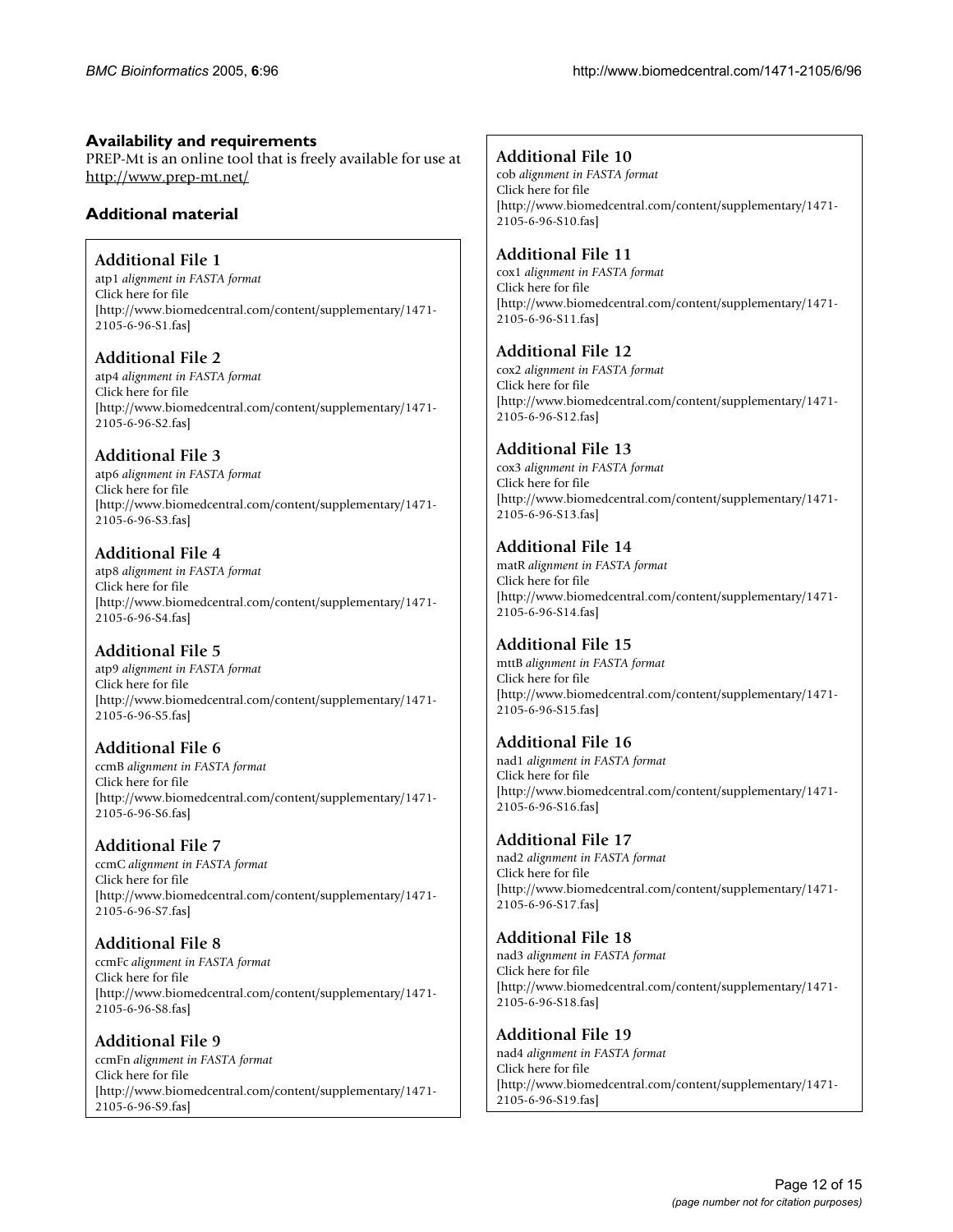## **Additional File 20**

nad4L *alignment in FASTA format* Click here for file [\[http://www.biomedcentral.com/content/supplementary/1471-](http://www.biomedcentral.com/content/supplementary/1471-2105-6-96-S20.fas) 2105-6-96-S20.fas]

## **Additional File 21**

nad5 *alignment in FASTA format* Click here for file [\[http://www.biomedcentral.com/content/supplementary/1471-](http://www.biomedcentral.com/content/supplementary/1471-2105-6-96-S21.fas) 2105-6-96-S21.fas]

# **Additional File 22**

nad6 *alignment in FASTA format* Click here for file [\[http://www.biomedcentral.com/content/supplementary/1471-](http://www.biomedcentral.com/content/supplementary/1471-2105-6-96-S22.fas) 2105-6-96-S22.fas]

# **Additional File 23**

nad7 *alignment in FASTA format* Click here for file [\[http://www.biomedcentral.com/content/supplementary/1471-](http://www.biomedcentral.com/content/supplementary/1471-2105-6-96-S23.fas) 2105-6-96-S23.fas]

## **Additional File 24**

nad9 *alignment in FASTA format* Click here for file [\[http://www.biomedcentral.com/content/supplementary/1471-](http://www.biomedcentral.com/content/supplementary/1471-2105-6-96-S24.fas) 2105-6-96-S24.fas]

# **Additional File 25**

rpl2 *alignment in FASTA format* Click here for file [\[http://www.biomedcentral.com/content/supplementary/1471-](http://www.biomedcentral.com/content/supplementary/1471-2105-6-96-S25.fas) 2105-6-96-S25.fas]

# **Additional File 26**

rpl5 *alignment in FASTA format* Click here for file [\[http://www.biomedcentral.com/content/supplementary/1471-](http://www.biomedcentral.com/content/supplementary/1471-2105-6-96-S26.fas) 2105-6-96-S26.fas]

# **Additional File 27**

rpl6 *alignment in FASTA format* Click here for file [\[http://www.biomedcentral.com/content/supplementary/1471-](http://www.biomedcentral.com/content/supplementary/1471-2105-6-96-S27.fas) 2105-6-96-S27.fas]

# **Additional File 28**

rpl16 *alignment in FASTA format* Click here for file [\[http://www.biomedcentral.com/content/supplementary/1471-](http://www.biomedcentral.com/content/supplementary/1471-2105-6-96-S28.fas) 2105-6-96-S28.fas]

#### **Additional File 29** rps1 *alignment in FASTA format* Click here for file [\[http://www.biomedcentral.com/content/supplementary/1471-](http://www.biomedcentral.com/content/supplementary/1471-2105-6-96-S29.fas) 2105-6-96-S29.fas]

# **Additional File 30**

rps2 *alignment in FASTA format* Click here for file [\[http://www.biomedcentral.com/content/supplementary/1471-](http://www.biomedcentral.com/content/supplementary/1471-2105-6-96-S30.fas) 2105-6-96-S30.fas]

# **Additional File 31**

rps3 *alignment in FASTA format* Click here for file [\[http://www.biomedcentral.com/content/supplementary/1471-](http://www.biomedcentral.com/content/supplementary/1471-2105-6-96-S31.fas) 2105-6-96-S31.fas]

# **Additional File 32**

rps4 *alignment in FASTA format* Click here for file [\[http://www.biomedcentral.com/content/supplementary/1471-](http://www.biomedcentral.com/content/supplementary/1471-2105-6-96-S32.fas) 2105-6-96-S32.fas]

# **Additional File 33**

rps7 *alignment in FASTA format* Click here for file [\[http://www.biomedcentral.com/content/supplementary/1471-](http://www.biomedcentral.com/content/supplementary/1471-2105-6-96-S33.fas) 2105-6-96-S33.fas]

# **Additional File 34**

rps8 *alignment in FASTA format* Click here for file [\[http://www.biomedcentral.com/content/supplementary/1471-](http://www.biomedcentral.com/content/supplementary/1471-2105-6-96-S34.fas) 2105-6-96-S34.fas]

# **Additional File 35**

rps10 *alignment in FASTA format* Click here for file [\[http://www.biomedcentral.com/content/supplementary/1471-](http://www.biomedcentral.com/content/supplementary/1471-2105-6-96-S35.fas) 2105-6-96-S35.fas]

# **Additional File 36**

rps11 *alignment in FASTA format* Click here for file [\[http://www.biomedcentral.com/content/supplementary/1471-](http://www.biomedcentral.com/content/supplementary/1471-2105-6-96-S36.fas) 2105-6-96-S36.fas]

# **Additional File 37**

rps12 *alignment in FASTA format* Click here for file [\[http://www.biomedcentral.com/content/supplementary/1471-](http://www.biomedcentral.com/content/supplementary/1471-2105-6-96-S37.fas) 2105-6-96-S37.fas]

# **Additional File 38**

rps13 *alignment in FASTA format* Click here for file [\[http://www.biomedcentral.com/content/supplementary/1471-](http://www.biomedcentral.com/content/supplementary/1471-2105-6-96-S38.fas) 2105-6-96-S38.fas]

# **Additional File 39**

rps14 *alignment in FASTA format* Click here for file [\[http://www.biomedcentral.com/content/supplementary/1471-](http://www.biomedcentral.com/content/supplementary/1471-2105-6-96-S39.fas) 2105-6-96-S39.fas]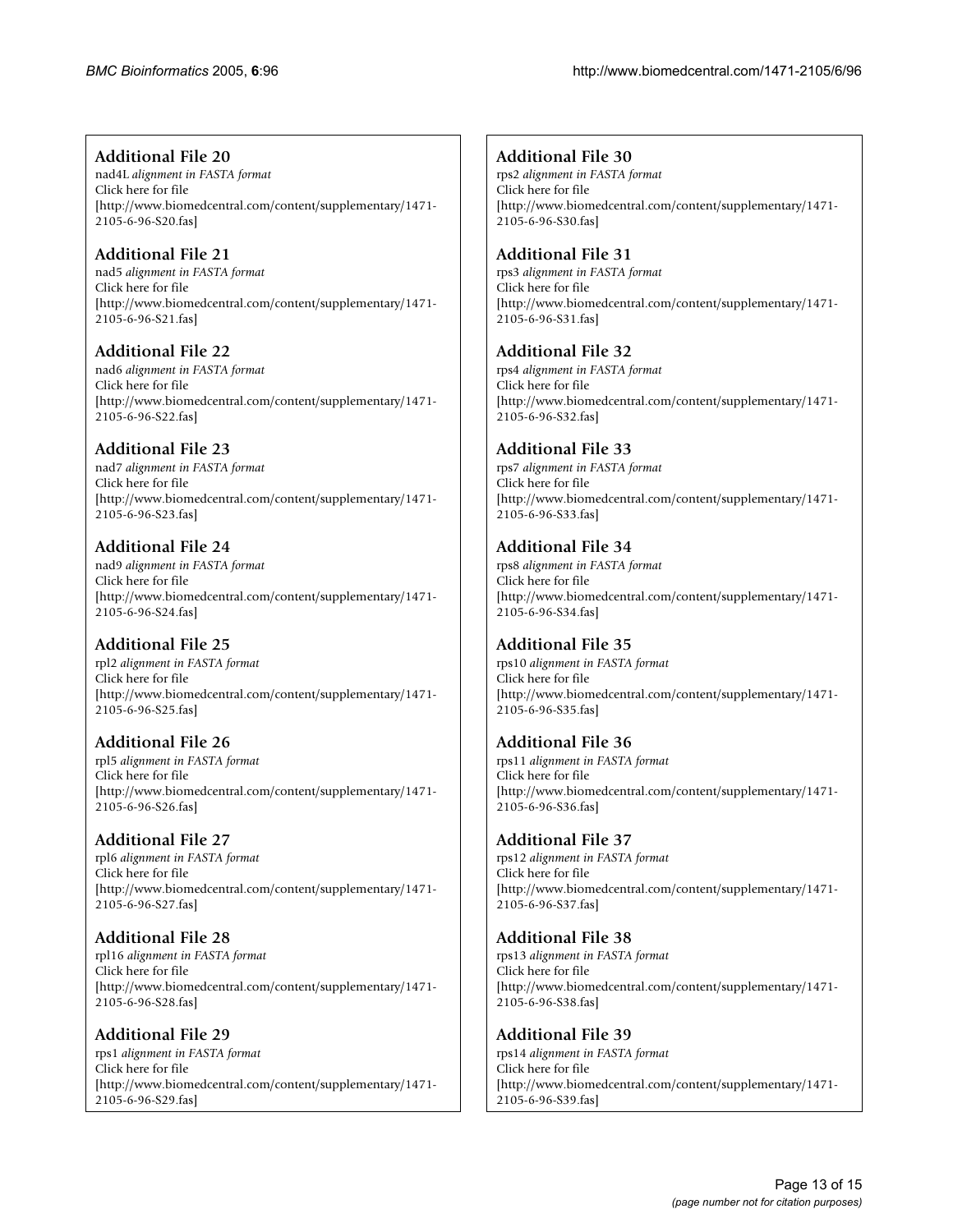#### **Additional File 40**

rps19 *alignment in FASTA format* Click here for file [\[http://www.biomedcentral.com/content/supplementary/1471-](http://www.biomedcentral.com/content/supplementary/1471-2105-6-96-S40.fas) 2105-6-96-S40.fas]

### **Additional File 41**

sdh3 *alignment in FASTA format* Click here for file [\[http://www.biomedcentral.com/content/supplementary/1471-](http://www.biomedcentral.com/content/supplementary/1471-2105-6-96-S41.fas) 2105-6-96-S41.fas]

### **Additional File 42**

sdh4 *alignment in FASTA format* Click here for file [\[http://www.biomedcentral.com/content/supplementary/1471-](http://www.biomedcentral.com/content/supplementary/1471-2105-6-96-S42.fas) 2105-6-96-S42.fas]

#### **Acknowledgements**

I thank Jeffrey Palmer, Danny Rice, Aaron Richardson, and Predrag Radivojac for helpful discussions and Alejandro Araya for providing the RNA editing positions in exon 5 of *nad1* for *Triticum aestivum*. This research was supported by National Institutes of Health Grant R01-GM-35087 (to Jeffrey D. Palmer).

#### **References**

- Benne R, Van den Burg J, Brakenhoff JP, Sloof P, Van Boom JH, Tromp MC: **Major transcript of the frameshifted** *coxII* **[gene from](http://www.ncbi.nlm.nih.gov/entrez/query.fcgi?cmd=Retrieve&db=PubMed&dopt=Abstract&list_uids=3019552) [trypanosome mitochondria contains four nucleotides that](http://www.ncbi.nlm.nih.gov/entrez/query.fcgi?cmd=Retrieve&db=PubMed&dopt=Abstract&list_uids=3019552) [are not encoded in the DNA.](http://www.ncbi.nlm.nih.gov/entrez/query.fcgi?cmd=Retrieve&db=PubMed&dopt=Abstract&list_uids=3019552)** *Cell* 1986, **46:**819-826.
- 2. Brennicke A, Marchfelder A, Binder S: **[RNA editing.](http://www.ncbi.nlm.nih.gov/entrez/query.fcgi?cmd=Retrieve&db=PubMed&dopt=Abstract&list_uids=10371035)** *FEMS Microbiol Rev* 1999, **23:**297-316.
- 3. Mulligan RM: **RNA editing in plant organelles.** In *Molecular Biology and Biotechnology of Plant Organelles* Edited by: Daniel H, Chase CD. Dordrecht: Kluwer; 2004:239-260.
- 4. Hiesel R, Combettes B, Brennicke A: **[Evidence for RNA editing in](http://www.ncbi.nlm.nih.gov/entrez/query.fcgi?cmd=Retrieve&db=PubMed&dopt=Abstract&list_uids=8290575) [mitochondria of all major groups of land plants except the](http://www.ncbi.nlm.nih.gov/entrez/query.fcgi?cmd=Retrieve&db=PubMed&dopt=Abstract&list_uids=8290575) [Bryophyta.](http://www.ncbi.nlm.nih.gov/entrez/query.fcgi?cmd=Retrieve&db=PubMed&dopt=Abstract&list_uids=8290575)** *Proc Natl Acad Sci USA* 1994, **91:**629-633.
- 5. Malek O, Lättig K, Hiesel R, Brennicke A, Knoop V: **[RNA editing in](http://www.ncbi.nlm.nih.gov/entrez/query.fcgi?cmd=Retrieve&db=PubMed&dopt=Abstract&list_uids=8635473) [bryophytes and a molecular phylogeny of land plants.](http://www.ncbi.nlm.nih.gov/entrez/query.fcgi?cmd=Retrieve&db=PubMed&dopt=Abstract&list_uids=8635473)** *EMBO J* 1996, **15:**1403-1411.
- 6. Steinhauser S, Beckert S, Capesius I, Malek O, Knoop V: **[Plant Mito](http://www.ncbi.nlm.nih.gov/entrez/query.fcgi?cmd=Retrieve&db=PubMed&dopt=Abstract&list_uids=10093219)[chondrial RNA Editing.](http://www.ncbi.nlm.nih.gov/entrez/query.fcgi?cmd=Retrieve&db=PubMed&dopt=Abstract&list_uids=10093219)** *J Mol Evol* 1999, **48:**303-312.
- 7. Freyer R, Kiefer-Meyer MC, Kössel H: **[Occurrence of plastid RNA](http://www.ncbi.nlm.nih.gov/entrez/query.fcgi?cmd=Retrieve&db=PubMed&dopt=Abstract&list_uids=9177209) [editing in all major lineages of land plants.](http://www.ncbi.nlm.nih.gov/entrez/query.fcgi?cmd=Retrieve&db=PubMed&dopt=Abstract&list_uids=9177209)** *Proc Natl Acad Sci USA* 1997, **94:**6285-6290.
- 8. Giegé P, Brennicke A: **RNA editing in** *Arabidopsis* **[mitochondria](http://www.ncbi.nlm.nih.gov/entrez/query.fcgi?cmd=Retrieve&db=PubMed&dopt=Abstract&list_uids=10611383) [effects 441 C to U changes in ORFs.](http://www.ncbi.nlm.nih.gov/entrez/query.fcgi?cmd=Retrieve&db=PubMed&dopt=Abstract&list_uids=10611383)** *Proc Natl Acad Sci USA* 1999, **96:**15324-15329.
- 9. Notsu Y, Masood S, Nishikawa T, Kubo N, Akiduki G, Nakazono M, Hirai A, Kadowaki K: **The complete sequence of the rice (***Oryza sativa***[. L.\) mitochondrial genome: frequent DNA sequence](http://www.ncbi.nlm.nih.gov/entrez/query.fcgi?cmd=Retrieve&db=PubMed&dopt=Abstract&list_uids=12471441) [acquisition and loss during the evolution of flowering plants.](http://www.ncbi.nlm.nih.gov/entrez/query.fcgi?cmd=Retrieve&db=PubMed&dopt=Abstract&list_uids=12471441)** *Mol Genet Genomics* 2002, **268:**434-445.
- 10. Handa H: **The complete nucleotide sequence and RNA editing content of the mitochondrial genome of rapeseed (***Brassica napus* **L.): comparative analysis of the mitochondrial genomes of rapeseed and** *Arabidopsis thaliana***[.](http://www.ncbi.nlm.nih.gov/entrez/query.fcgi?cmd=Retrieve&db=PubMed&dopt=Abstract&list_uids=14530439)** *Nucleic Acids Res* 2003, **31:**5907-5916.
- 11. Maier RM, Neckermann K, Igloi GL, Kössel H: **[Complete sequence](http://www.ncbi.nlm.nih.gov/entrez/query.fcgi?cmd=Retrieve&db=PubMed&dopt=Abstract&list_uids=7666415) [of the maize chloroplast genome: gene content, hotspots of](http://www.ncbi.nlm.nih.gov/entrez/query.fcgi?cmd=Retrieve&db=PubMed&dopt=Abstract&list_uids=7666415) divergence and fine tuning of genetic information by tran[script editing.](http://www.ncbi.nlm.nih.gov/entrez/query.fcgi?cmd=Retrieve&db=PubMed&dopt=Abstract&list_uids=7666415)** *J Mol Biol* 1995, **251:**614-628.
- 12. Hirose T, Kusumegi T, Tsudzuki T, Sugiura M: **[RNA editing sites in](http://www.ncbi.nlm.nih.gov/entrez/query.fcgi?cmd=Retrieve&db=PubMed&dopt=Abstract&list_uids=10589833) [tobacco chloroplast transcripts: editing as a possible regula-](http://www.ncbi.nlm.nih.gov/entrez/query.fcgi?cmd=Retrieve&db=PubMed&dopt=Abstract&list_uids=10589833)**

**[tor of chloroplast RNA polymerase activity.](http://www.ncbi.nlm.nih.gov/entrez/query.fcgi?cmd=Retrieve&db=PubMed&dopt=Abstract&list_uids=10589833)** *Mol Gen Genet* 1999, **262:**462-467.

- <span id="page-13-0"></span>13. Schmitz-Linneweber C, Regel R, Du TG, Hupfer H, Herrmann RG, Maier RM: **The plastid chromosome of** *Atropa belladonna* **and its comparison with that of** *Nicotiana tabacum* **[: the role of](http://www.ncbi.nlm.nih.gov/entrez/query.fcgi?cmd=Retrieve&db=PubMed&dopt=Abstract&list_uids=12200487) [RNA editing in generating divergence in the process of plant](http://www.ncbi.nlm.nih.gov/entrez/query.fcgi?cmd=Retrieve&db=PubMed&dopt=Abstract&list_uids=12200487) [speciation.](http://www.ncbi.nlm.nih.gov/entrez/query.fcgi?cmd=Retrieve&db=PubMed&dopt=Abstract&list_uids=12200487)** *Mol Biol Evol* 2002, **19:**1602-1612.
- 14. Kugita M, Yamamoto Y, Fujikawa T, Matsumoto T, Yoshinaga K: **[RNA](http://www.ncbi.nlm.nih.gov/entrez/query.fcgi?cmd=Retrieve&db=PubMed&dopt=Abstract&list_uids=12711687) [editing in hornwort chloroplasts makes more than half the](http://www.ncbi.nlm.nih.gov/entrez/query.fcgi?cmd=Retrieve&db=PubMed&dopt=Abstract&list_uids=12711687) [genes functional.](http://www.ncbi.nlm.nih.gov/entrez/query.fcgi?cmd=Retrieve&db=PubMed&dopt=Abstract&list_uids=12711687)** *Nucleic Acids Res* 2003, **31:**2417-2423.
- 15. Wolf PG, Rowe CA, Hasebe M: **High levels of RNA editing in a vascular plant chloroplast genome: analysis of transcripts from the fern** *Adiantum capillus-veneris***[.](http://www.ncbi.nlm.nih.gov/entrez/query.fcgi?cmd=Retrieve&db=PubMed&dopt=Abstract&list_uids=15363849)** *Gene* 2004, **339:**89-97.
- 16. Covello PS, Gray MW: **[RNA editing in plant mitochondria.](http://www.ncbi.nlm.nih.gov/entrez/query.fcgi?cmd=Retrieve&db=PubMed&dopt=Abstract&list_uids=2552326)** *Nature* 1989, **341:**662-666.
- 17. Gualberto JM, Lamattina L, Bonnard G, Weil JH, Grienenberger JM: **[RNA editing in wheat mitochondria results in the conserva](http://www.ncbi.nlm.nih.gov/entrez/query.fcgi?cmd=Retrieve&db=PubMed&dopt=Abstract&list_uids=2552325)[tion of protein sequences.](http://www.ncbi.nlm.nih.gov/entrez/query.fcgi?cmd=Retrieve&db=PubMed&dopt=Abstract&list_uids=2552325)** *Nature* 1989, **341:**660-662.
- 18. Hiesel R, Wissinger B, Schuster W, Brennicke A: **[RNA editing in](http://www.ncbi.nlm.nih.gov/entrez/query.fcgi?cmd=Retrieve&db=PubMed&dopt=Abstract&list_uids=2480644) [plant mitochondria.](http://www.ncbi.nlm.nih.gov/entrez/query.fcgi?cmd=Retrieve&db=PubMed&dopt=Abstract&list_uids=2480644)** *Science* 1989, **246:**1632-1634.
- 19. Schuster W, Brennicke A: **RNA editing makes mistakes in plant mitochondria: editing loses sense in transcripts of a** *rps19* **pseudogene and in creating stop codons in** *coxI* **and** *rps3* **mRNAs of** *Oenothera***[.](http://www.ncbi.nlm.nih.gov/entrez/query.fcgi?cmd=Retrieve&db=PubMed&dopt=Abstract&list_uids=1762921)** *Nucleic Acids Res* 1991, **19:**6923-6928.
- 20. Quiñones V, Zanlungo S, Moenne A, Gómez I, Holuigue L, Litvak S, Jordana X: **The** *rpl5-rps14-cob* **gene arrangement in** *Solanum tuberosum***:** *rps14* **[is a transcribed and unedited pseudogene.](http://www.ncbi.nlm.nih.gov/entrez/query.fcgi?cmd=Retrieve&db=PubMed&dopt=Abstract&list_uids=8806426)** *Plant Mol Biol* 1996, **31:**937-943.
- 21. Grohmann L, Brennicke A, Schuster W: **The mitochondrial gene encoding ribosomal protein S12 has been translocated to the nuclear genome in** *Oenothera***[.](http://www.ncbi.nlm.nih.gov/entrez/query.fcgi?cmd=Retrieve&db=PubMed&dopt=Abstract&list_uids=1454526)** *Nucleic Acids Res* 1992, **20:**5641-5646.
- 22. Choury D, Farré JC, Jordana X, Araya A: [Different patterns in the](http://www.ncbi.nlm.nih.gov/entrez/query.fcgi?cmd=Retrieve&db=PubMed&dopt=Abstract&list_uids=15585663) **[recognition of editing sites in plant mitochondria.](http://www.ncbi.nlm.nih.gov/entrez/query.fcgi?cmd=Retrieve&db=PubMed&dopt=Abstract&list_uids=15585663)** *Nucleic Acids Res* 2004, **32:**6397-6406.
- 23. Takenaka M, Neuwirt J, Brennicke A: **Complex** *cis***[-elements](http://www.ncbi.nlm.nih.gov/entrez/query.fcgi?cmd=Retrieve&db=PubMed&dopt=Abstract&list_uids=15295040) [determine an RNA editing site in pea mitochondria.](http://www.ncbi.nlm.nih.gov/entrez/query.fcgi?cmd=Retrieve&db=PubMed&dopt=Abstract&list_uids=15295040)** *Nucleic Acids Res* 2004, **32:**4137-4144.
- 24. Cummings MP, Myers DS: **[Simple statistical models predict C](http://www.ncbi.nlm.nih.gov/entrez/query.fcgi?cmd=Retrieve&db=PubMed&dopt=Abstract&list_uids=15373947)[to-U edited sites in plant mitochondrial RNA.](http://www.ncbi.nlm.nih.gov/entrez/query.fcgi?cmd=Retrieve&db=PubMed&dopt=Abstract&list_uids=15373947)** *BMC Bioinformatics* 2004, **5:**132.
- 25. Gray MW, Covello PS: **[RNA editing in plant mitochondria and](http://www.ncbi.nlm.nih.gov/entrez/query.fcgi?cmd=Retrieve&db=PubMed&dopt=Abstract&list_uids=8422976) [chloroplasts.](http://www.ncbi.nlm.nih.gov/entrez/query.fcgi?cmd=Retrieve&db=PubMed&dopt=Abstract&list_uids=8422976)** *FASEB J* 1993, **7:**64-71.
- 26. Glaubitz JC, Carlson JE: **[RNA editing in the mitochondria of a](http://www.ncbi.nlm.nih.gov/entrez/query.fcgi?cmd=Retrieve&db=PubMed&dopt=Abstract&list_uids=1384996) [conifer.](http://www.ncbi.nlm.nih.gov/entrez/query.fcgi?cmd=Retrieve&db=PubMed&dopt=Abstract&list_uids=1384996)** *Curr Genet* 1992, **22:**163-165.
- 27. Oda K, Yamato K, Ohta E, Nakamura Y, Takemura M, Nozato N, Akashi K, Kanegae T, Ogura Y, Kohchi T, Ohyama K: **Gene organization deduced from the complete sequence of liverwort** *Marchantia polymorpha* **[mitochondrial DNA: A primitive](http://www.ncbi.nlm.nih.gov/entrez/query.fcgi?cmd=Retrieve&db=PubMed&dopt=Abstract&list_uids=1731062) [form of plant mitochondrial genome.](http://www.ncbi.nlm.nih.gov/entrez/query.fcgi?cmd=Retrieve&db=PubMed&dopt=Abstract&list_uids=1731062)** *J Mol Biol* 1992, **223:**1-7.
- 28. Turmel M, Otis C, Lemieux C: **The chloroplast and mitochondrial genome sequences of the charophyte** *Chaetosphaeridium globosum* **[: insights into the timing of the events that](http://www.ncbi.nlm.nih.gov/entrez/query.fcgi?cmd=Retrieve&db=PubMed&dopt=Abstract&list_uids=12161560) [restructured organelle DNAs within the green algal lineage](http://www.ncbi.nlm.nih.gov/entrez/query.fcgi?cmd=Retrieve&db=PubMed&dopt=Abstract&list_uids=12161560) [that led to land plants.](http://www.ncbi.nlm.nih.gov/entrez/query.fcgi?cmd=Retrieve&db=PubMed&dopt=Abstract&list_uids=12161560)** *Proc Natl Acad Sci USA* 2002, **99:**11275-11280.
- 29. Turmel M, Otis C, Lemieux C: **The mitochondrial genome of** *Chara vulgaris* **[: insights into the mitochondrial DNA archi](http://www.ncbi.nlm.nih.gov/entrez/query.fcgi?cmd=Retrieve&db=PubMed&dopt=Abstract&list_uids=12897260)[tecture of the last common ancestor of green algae and land](http://www.ncbi.nlm.nih.gov/entrez/query.fcgi?cmd=Retrieve&db=PubMed&dopt=Abstract&list_uids=12897260) [plants.](http://www.ncbi.nlm.nih.gov/entrez/query.fcgi?cmd=Retrieve&db=PubMed&dopt=Abstract&list_uids=12897260)** *Plant Cell* 2003, **15:**1888-1903.
- 30. Ohyama K, Oda K, Ohta E, Takemura M: **Gene organization and evolution of introns of a liverwort,** *Marchantia polymorpha***, mitochondrial genome.** In *Plant Mitochondria* Edited by: Brennicke A, Kück U. Weinheim: Verlag Chemie; 1993:115-129.
- 31. **predictive RNA editor for plant mitochondrial genes** [\[http://](http://www.prep-mt.net/) [www.prep-mt.net/\]](http://www.prep-mt.net/)
- 32. Thompson JD, Higgins DG, Gibson TJ: **[CLUSTAL W: improving](http://www.ncbi.nlm.nih.gov/entrez/query.fcgi?cmd=Retrieve&db=PubMed&dopt=Abstract&list_uids=7984417) the sensitivity of progressive multiple sequence alignment [through sequence weighting, positions-specific gap penalties](http://www.ncbi.nlm.nih.gov/entrez/query.fcgi?cmd=Retrieve&db=PubMed&dopt=Abstract&list_uids=7984417) [and weight matrix choice.](http://www.ncbi.nlm.nih.gov/entrez/query.fcgi?cmd=Retrieve&db=PubMed&dopt=Abstract&list_uids=7984417)** *Nucleic Acids Res* 1994, **22:**4673-4680.
- 33. Knoop V: **[The mitochondrial DNA of land plants: peculiarities](http://www.ncbi.nlm.nih.gov/entrez/query.fcgi?cmd=Retrieve&db=PubMed&dopt=Abstract&list_uids=15300404) [in phylogenetic perspective.](http://www.ncbi.nlm.nih.gov/entrez/query.fcgi?cmd=Retrieve&db=PubMed&dopt=Abstract&list_uids=15300404)** *Curr Genet* 2004, **46:**123-139.
- 34. Wolfe KH, Li WH, Sharp PM: **[Rates of nucleotide substitution](http://www.ncbi.nlm.nih.gov/entrez/query.fcgi?cmd=Retrieve&db=PubMed&dopt=Abstract&list_uids=3480529) [vary greatly among plant mitochondrial, chloroplast, and](http://www.ncbi.nlm.nih.gov/entrez/query.fcgi?cmd=Retrieve&db=PubMed&dopt=Abstract&list_uids=3480529) [nuclear DNAs.](http://www.ncbi.nlm.nih.gov/entrez/query.fcgi?cmd=Retrieve&db=PubMed&dopt=Abstract&list_uids=3480529)** *Proc Natl Acad Sci USA* 1987, **84:**9054-9058.